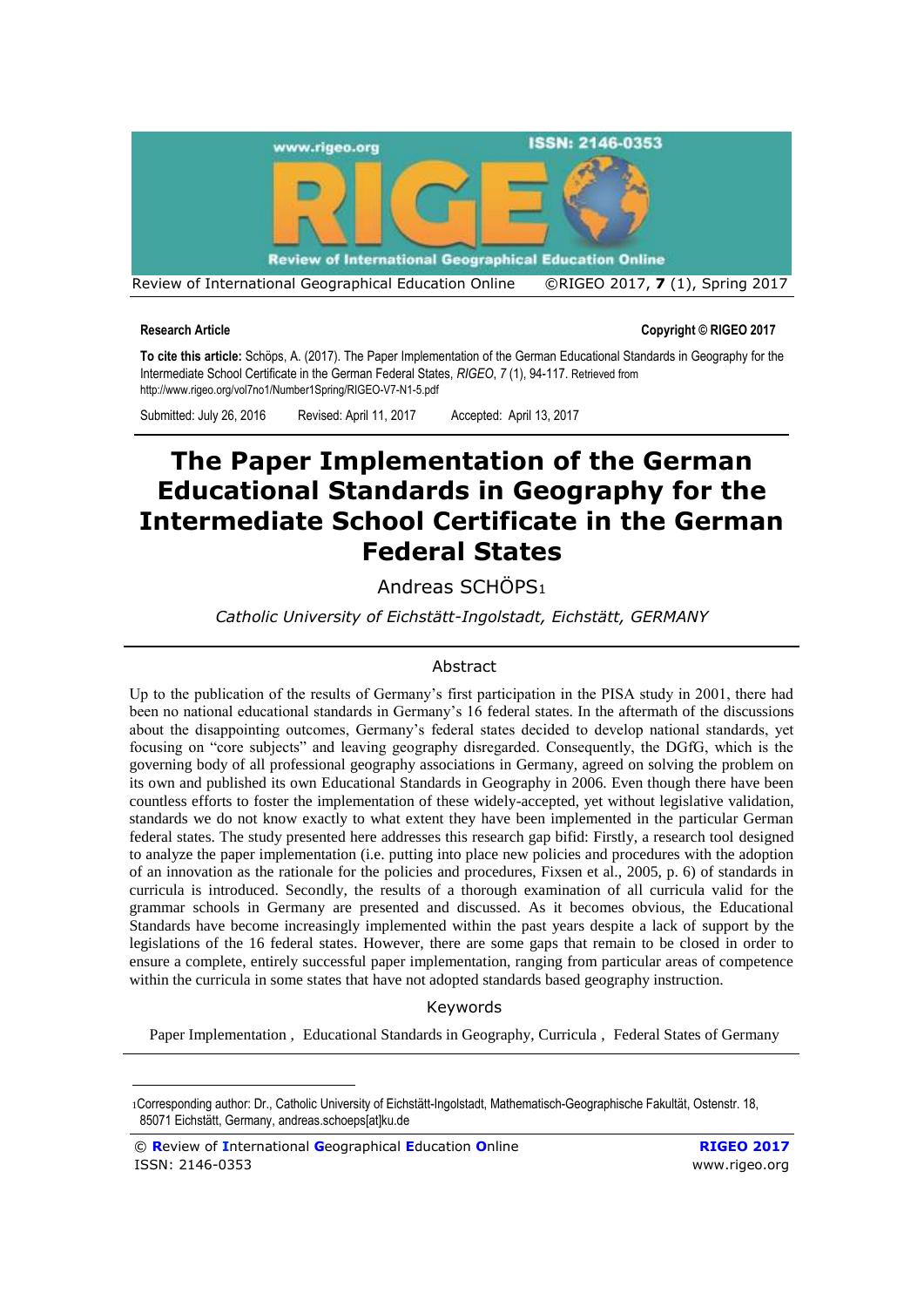Review of International Geographical Education Online ©RIGEO Volume 7, Number 1, Spring 2017

Due to the fact that Germany is a federal republic of 16 individual states, the German education system is not organized on a national level, but on a federal one. As a consequence of this complexity, 16 different kinds of educational sub-systems exist, each one consisting of a particular variety of different school types and tracks. While primary education is most commonly settled in primary schools with grades 1-4, secondary education may differ significantly from federal state to federal state. While some states offer comprehensive schools for all kinds of students, others separate their students according to their abilities, achievements and aims from grade 5 on, be it in middle schools, secondary modern schools or grammar schools, i.e. *Hauptschule*, *Realschule*, or *Gymnasium* (Sekretariat der Ständigen Konferenz der Kultusminister der Länder in der Bundesrepublik Deutschland KMK, 2015). Due to this complexity, standardized testing had barely been implemented in the German school system up to the beginning of the  $21<sup>st</sup>$  century (Neumann, Fischer, & Kauertz, 2010).

However, as the German federal states participated in the Program for International Student Assessment (PISA) for the first time, results revealed only average levels of students' performances in the international comparison, whilst inner-German comparisons showed a particular portion of low-performing students and occasionally significant disparities within and between the different federal states (Klieme, 2009; Neumann et al., 2010). As a first reaction, severe public discussions led to a categorical questioning of the efficiency of the Germen education system. Policy makers were shaken up, felt the pressure and decided to address substantial alterations within the system (Böttcher, 2003). As a consequence, the Standing Conference of the Ministers of Education and Cultural Affairs of the Laender in the Federal Republic of Germany (short: KMK) decided on developing national standards, starting from the primary school level and intermediate school level up to the secondary school qualification (Klieme, 2009; KMK, 2005). The major aim was to develop a means to compare and scrutinize the performance at certain levels within the German education system. Prior to that decision, state-wide curricula described and defined the contents to be covered in a particular subject, leaving it up to the teachers to set the educational agenda within these limitations and to assess the students' performances accordingly (Neumann et al., 2010).

As the KMK is a voluntary, yet standing conference, with no imminent legislative or executive power, the federal states had to agree on the suggested national standards and to promise to implement them, which followed immediately and without exceptions (KMK, 2005, 2013, 2014). However, as the national standards developed by the KMK comprised only certain school subjects such as German, maths, English and science due to financial restraints and strategic considerations, other subjects such as geography were not included (Hemmer, 2012; Colditz, Hemmer, Hemmer, Hoffmann, & Ringel, 2007; Ringel, 2005).

# **The Educational Standards in Geography for the Intermediate School Certificate**

As national standards had not been developed by the KMK for geography, the geographical community in general and the geographical professional associations in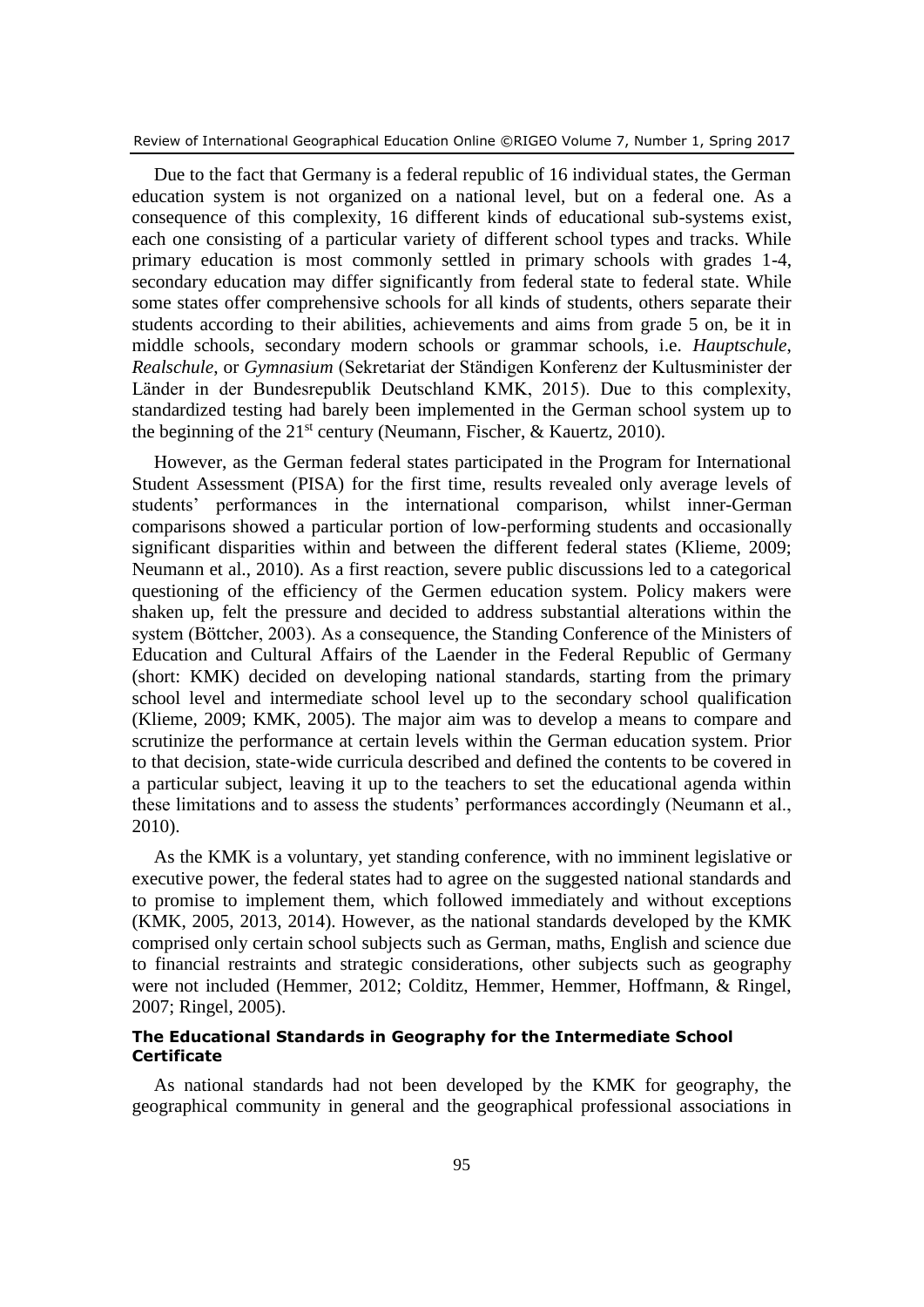### *Schöps, A./ The Paper Implementation of the German Educational…*

particular criticized the lack vehemently. National standards developed for subjects such as maths, English and science were increasingly used as the referential basis for new federal curricula. Consequently, an increasing impact on everyday school practices in these subjects was anticipated. The question facing geographers remained: How should standardization in geography lessons be facilitated without national standards, and how should geography as a school subject be able to integrate into standardized education concepts on such an insufficient basis (Hemmer & Hemmer, 2013a; Hemmer, 2012; Colditz et al., 2007)?

As a consequence, the German Association for Geography (Deutsche Gesellschaft für Geographie, short: DGfG), decided on producing its own national standards, making geography the first school subject with national standards outside the KMK (DGfG, 2007). In 2006, the Educational Standards in Geography for the Intermediate School Certificate (further Educational Standards) were published. An English translation followed in 2007. By 2016, eight editions had been released, reaching a nation-wide distribution level. By 2016, every geography teacher and every educational institution in Germany has been presented with the Educational Standards by the DGfG (Hemmer & Hemmer, 2013a; Hemmer, 2012; Colditz et al., 2007; DGfG, 2007).

The Educational Standards were designated to mirror the concepts employed within the KMK education standards in maths, German, etc. Therefore, the team of authors for geograhy agreed on adapting the most common definition of general competences for German students as a theoretical foundation of their work. According to Weinert (2002), competences are regarded as the cognitive abilities and skills available to individuals and applied by them to solve specific problems including associated motivational, volitional, and social readiness abilities. The ability to apply those problem solutions successfully and responsibly in various situations was expections of the standards (DGfG, 2007, p. 8). Further, a hierarchic structure was developed to comprise the full complexity of competence-based geography education, ranging from geography's contribution to education in general to specific content competencies. Sample assignments to demonstrate the particular standards and areas of competence in geography were included in the standards document (DGfG, 2007).

The most essential and groundbreaking aspect of the Education Standards was the geographical competence model, which was designed to provide information on how particular areas of competence are internally structured, what dimensions were included, and what performance levels are expected (Hemmer & Hemmer, 2013a, 2013b). From an overall perspective, this geographical competence model theoretically described the facets within the domain of geography education (Klieme, 2009; Bundesministerium für Bildung und Forschung, 2008). It can be regarded as a radical alternative to the curricula common in 2006, which were based on input to students rather than being output-oriented, for example, a product of learning such as a model or display, or an action based on new knowledge that is produced by the student.

The competency model is comprised of six areas of learning (Table 1). It includes 24 competences and 77 standards, which are set to describe the learning outcomes for students up to the completion of the Intermediate School Certificate. Fourteen sample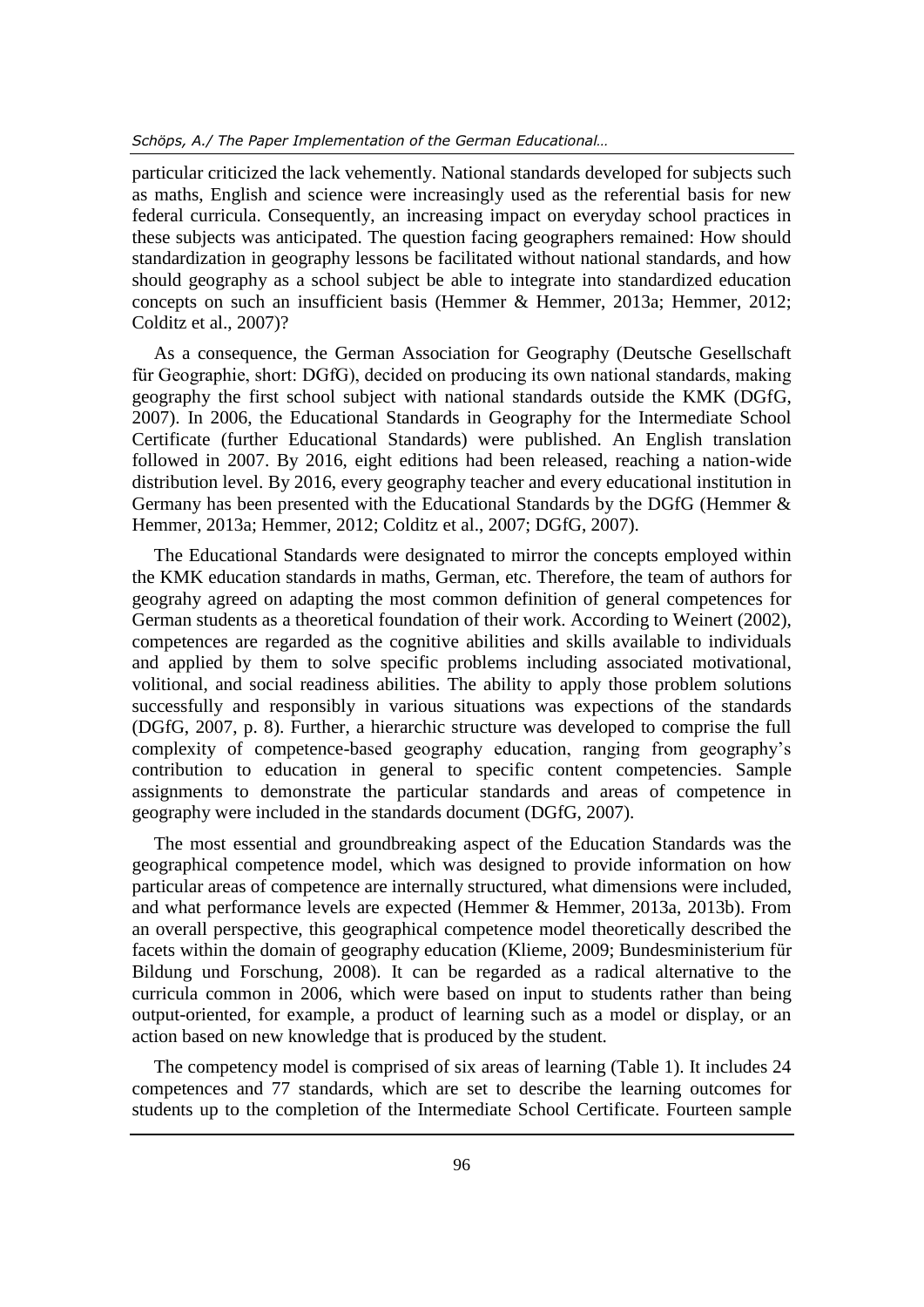Review of International Geographical Education Online ©RIGEO Volume 7, Number 1, Spring 2017

assignments are included to give examples of a productive implementation of the competence model (DGfG, 2007, p. 8). According to Schecker and Parchmann (2006), the Educational Standards (DGfG, 2007) can be regarded as a normative competence model, since it represents the (cognitive) preconditions necessary to solve tasks and problems within a certain given standard level.

### Table 1

*Areas of competences and central competences included as developed in the Educational Standards in Geography* (DGfG, 2007, p. 9)

| Area of competence                      | <b>Central competences</b>                                                                                                                                                                             |
|-----------------------------------------|--------------------------------------------------------------------------------------------------------------------------------------------------------------------------------------------------------|
| Subject-specific<br>Knowledge           | Ability to understand spaces at different scales as physical and<br>human geographical systems and to analyze the interrelations<br>between man and environment.                                       |
| <b>Spatial Orientation</b>              | Ability to orientate oneself in space (topographical orientation,<br>map-reading competence, orientation in real spaces and reflection<br>upon spatial perceptions).                                   |
| Acquisition of<br>Knowledge/Methodology | Ability to collect and evaluate geographically/geoscientifically<br>relevant information in real space and in media, as well as to<br>describe the steps in the gathering of information in geography. |
| Communication                           | Ability to understand geographical information, to express and<br>present it and to discuss it appropriately with others.                                                                              |
| Evaluation                              | Ability to evaluate spatial information and problems, information<br>in the media and geographical insights in terms of specific criteria<br>and in the context of existing values.                    |
| Action                                  | Ability and willingness to act in accordance with natural and<br>social conditions in various fields of action.                                                                                        |

# **Is there an Implementation Gap Concerning the Educational Standards in Geography?**

Even though the competence model of the Education Standards in Geography has been criticized and discussed intensively on a broad base both prior and after its first publication, it has evolved into a widely accepted document (Budke & Kanwischer, 2015; Dickel, 2011; Rhode-Jüchtern, 2011). Alternatives have not been issued so far. On the contrary, the Education Standards in Geography have been subject to teacher professional development, presentations, lectures, key notes and publications on a both national and international level. Implementation measures in particular have so far included the direct and indirect addressing of decision and policy makers, the distribution to all universities and further institutions engaged in teacher training and the development and publication of numerous best-practice examples (Hemmer, 2012; Colditz et al., 2007). Despite these implementation efforts, little is known about the precise impact of the Education Standards in the federal curricula, teacher trainings, and everyday school-practice (Schöps, Haußner, & Linden, 2014; Hemmer, 2012).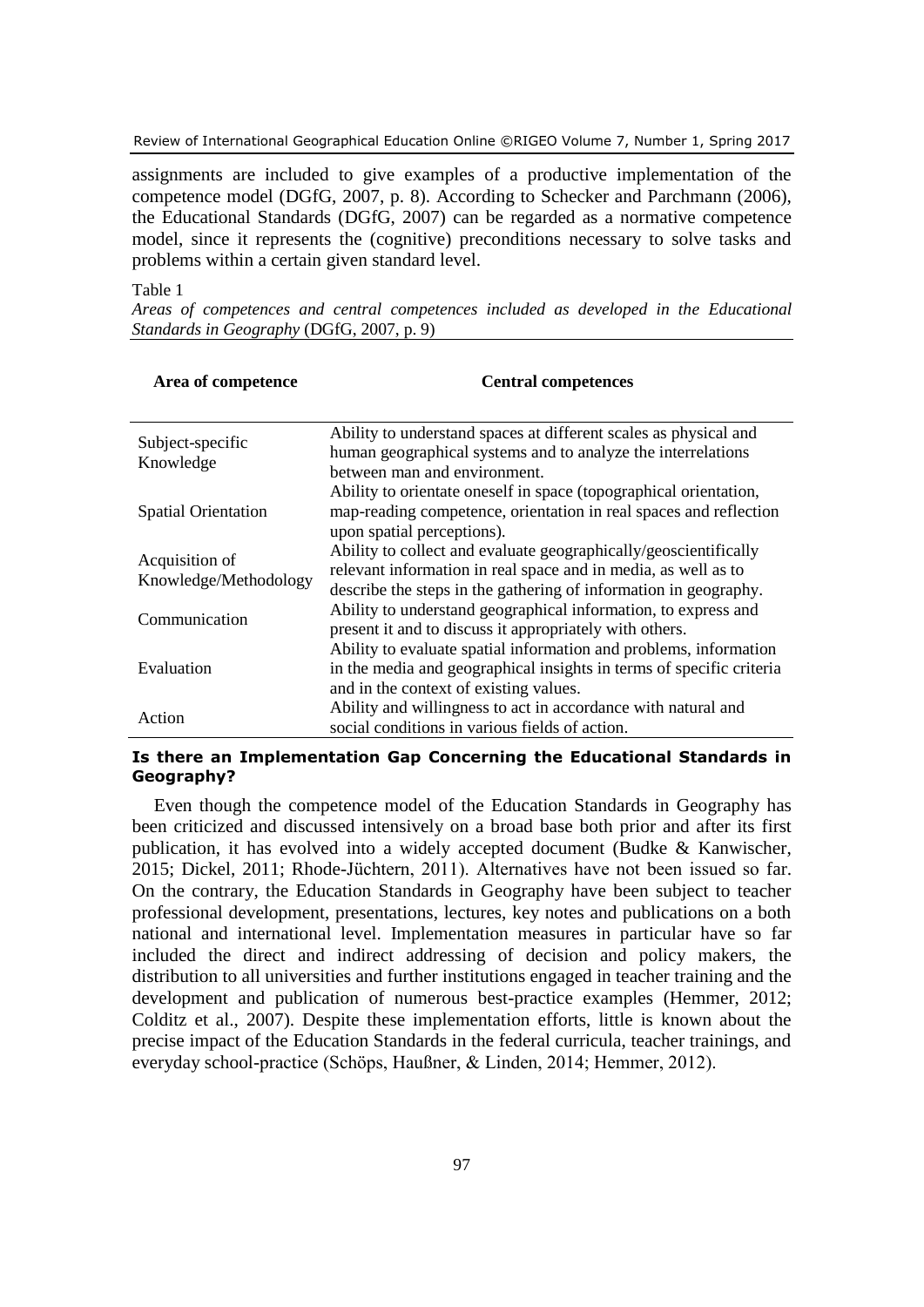# **Researching the Implementation of the Educational Standards in Geography**

**Implementation Research.** As Porter (1994) has shown in his scrutiny of the introduction of national standards in the USA in the 1990s, the overall benefits from standard setting are hardly predictable, as they depend heavily on the quality of implementation. According to Fixsen and Ogden (2014b, p. 5), implementation can be defined as "[…] a specified set of activities designed to put into practice an activity or program of known dimensions". Accordingly, implementation processes are purposeful and described sufficiently so outside observers are able to detect the "specific set of activities" related to implementation (Fixsen & Ogden, 2014b, p. 5).

It is undisputable that innovations such as national standards can only unfold their inherent potential if they are implemented properly. Thus, well-considered and tailoredto-the-task implementation measures should be a vital part of every innovation put into practice (Hall  $\&$  Hord, 2006). In the past, implementation research has tried to develop a variety of means designed to ensuring proper implementation, ranging from diffusionbased (Rogers, 2003) and system-theory-based approaches (Hall & Hord, 2006; Sashkin & Egermeier, 1992) to the concept of planned behavior (Ajzen, 1991). Others addressed implementation from a hierarchic perspective and lay focus on the way innovations are put into practice, be it bottom-up, top-down or symbiotic (Gräsel & Parchmann, 2004; Sabatier, 1986) or distinguish between process and performance implementation (Hernandez & Hodges, 2003). Ostentatious, application-oriented approaches considered implementation a vital part of school improvement and offered general implementation advice, often bare of a proper empirical foundation (Rolff, 2000).

Rimehaug (2014, p. 58) summarized the state of implementation research in 2014. He concluded that the standards implementation literature is based on rather scant evidence and has to be considered beliefs and hypotheses rather than profound knowledge (Rimehaug, 2014, p. 58). Even though his assessment has been commonly shared (Fixsen & Ogden, 2014a, 2014b), only scant standards implementation processes have been tested and evaluated, and implementation research can still be considered an academic field to be developed further. In short, researcheres have concluded that "[f]ew standardized measurement instruments with defined psychometric qualities are available, and the contextual complexity of real-world practice makes it difficult to control for all potentially confounding variables" (Fixsen & Ogden, 2014a, p. 1).

"Implementation research is a relatively new research area with an impressive growth curve" (Rimehaug, 2014, p. 58). Even though there has been groundbreaking progress in standards development (Fixsen & Ogden, 2014b), implementation research is still a theoretical and empirical approach barely common in education sciences in Germany. Moreover, the systematic, theory based standards-related approaches were developed in the 2000s, following the first PISA-study (Klieme, 2004; Krapp, 2004). Within this relatively young German academic field, most efforts have so far focused on the national standards developed by the KMK (Oelkers & Reusser, 2008; cf. Pöhlmann, Pant, Frenzel, Roppelt, & Köller, 2014; Zeitler, Asbrand, & Heller, 2012, 2013; Zeitler, Asbrand, & Pöhlmann, 2009; Pant, Vock, Pöhlmann, & Köller, 2008a, 2008b).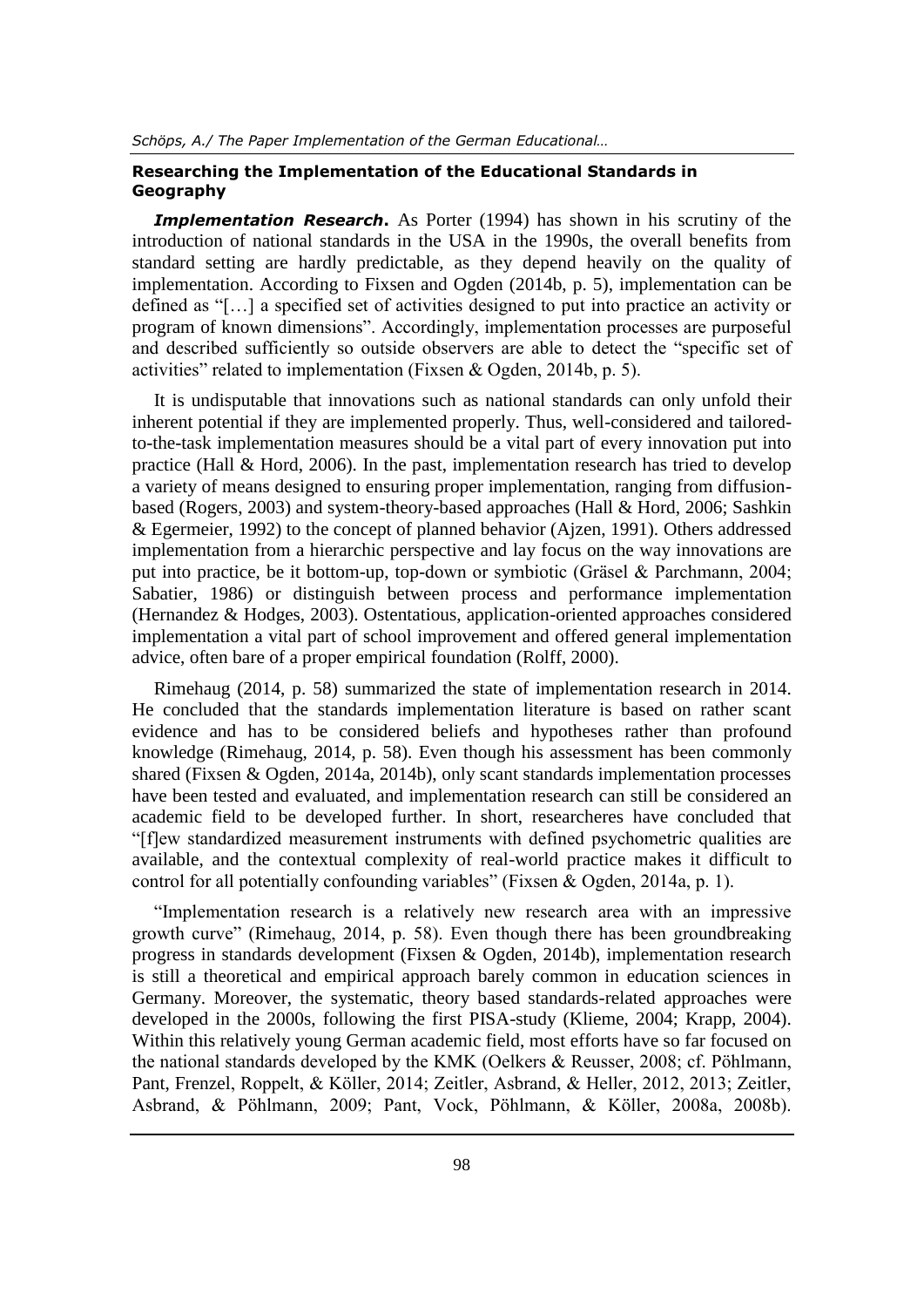Alternative approaches based in educational governance research have not been addressed national-standards-related research questions (Rürup & Bormann, 2013; Rürup, 2011; Altrichter & Maag Merki, 2010; Altrichter, Brüsemeister, & Wissinger, 2007). School subjects relying on national standards outside the KMK such as religious education or chemistry have been subject to few implementation studies (Fischer & Feindt, 2010; Demuth, Gräsel, Parchmann, & Ralle, 2008).

As for the school subject geography, the research community has stressed the importance of making implementation research related to the Educational Standards in Geography a high priority (Hemmer, 2012). Nonetheless, implementation research outcomes are still limited to some specific research focusses such as geographical information systems (Fögele, Hofmann, & Mehren, 2014; Höhnle, Schubert, & Uphues, 2012), Education for a Sustainable Development (Bagoly-Simó, 2013a, 2013b, 2014) and competence-based teacher training (Fögele & Mehren, 2015). From a metaperspective, Horn and Schweizer (2015) have examined the ideas and knowledge of teachers about competence-based geography lessons in some federal states. However, there has been no overall scrutiny of the implementation of the Educational Standards within the 16 German federal states (Schöps et al., 2014).

**Paper Implementation Research.** From a general perspective, implementation research can be defined as the research on the reasons for divergences and differences between innovation and reality. What is an innovation made of, what is its potential and what does reality make of it? In the German school system, what you make of innovations highly depends on the individual teachers, as they have a far-reaching freedom of decision considering everyday school practice (Neumann et al., 2010). However, their actions are regulated and restrained, as there are school laws and decrees setting norms that must be followed. The decree most commonly and strongly affecting everyday practices is the curriculum, which regulates both content and standards of school subjects and lessons. In all federal states of Germany, curriculum is approved by the state departments of education or the *Landtage*, i.e. the state parliaments (Sachsenröder, 2011a, 2011b). All schools receive the curriculum and have to set their school agenda according to it, and all textbooks have to be written to allign with the curriculum. Thus, if an innovation such as The Educational Standards is accepted into these curriculum decrees, it has then passed an essential precondition and has a promising basis for further implementation into class-instruction. Proper paper implementation in these curricula is of vital importance in order to ensure eventual long-lasting, high-impact implementation in everyday school-practice. From a legal perspective, the curricula can be considered a legal process. This may occur via the legislative process or via a decision made by the executive departments of education ministries. This particular legal status puts extra weight on the importance of curricula in Germany. Other than non-formal publications offering hints, advice or best-practiceexamples, German curricula are formal legal norms, or paper implementation, with the greatest impact. Their abidance is mandatory, and non-compliance can be sanctioned. Other than moral norms or common behavior, legal norms such as the German geography curricula are *ius positivum*, laws willfully put into practice by the people, integrating certain educational aims (Röhl & Röhl, 2008, 291-293). Thus, research on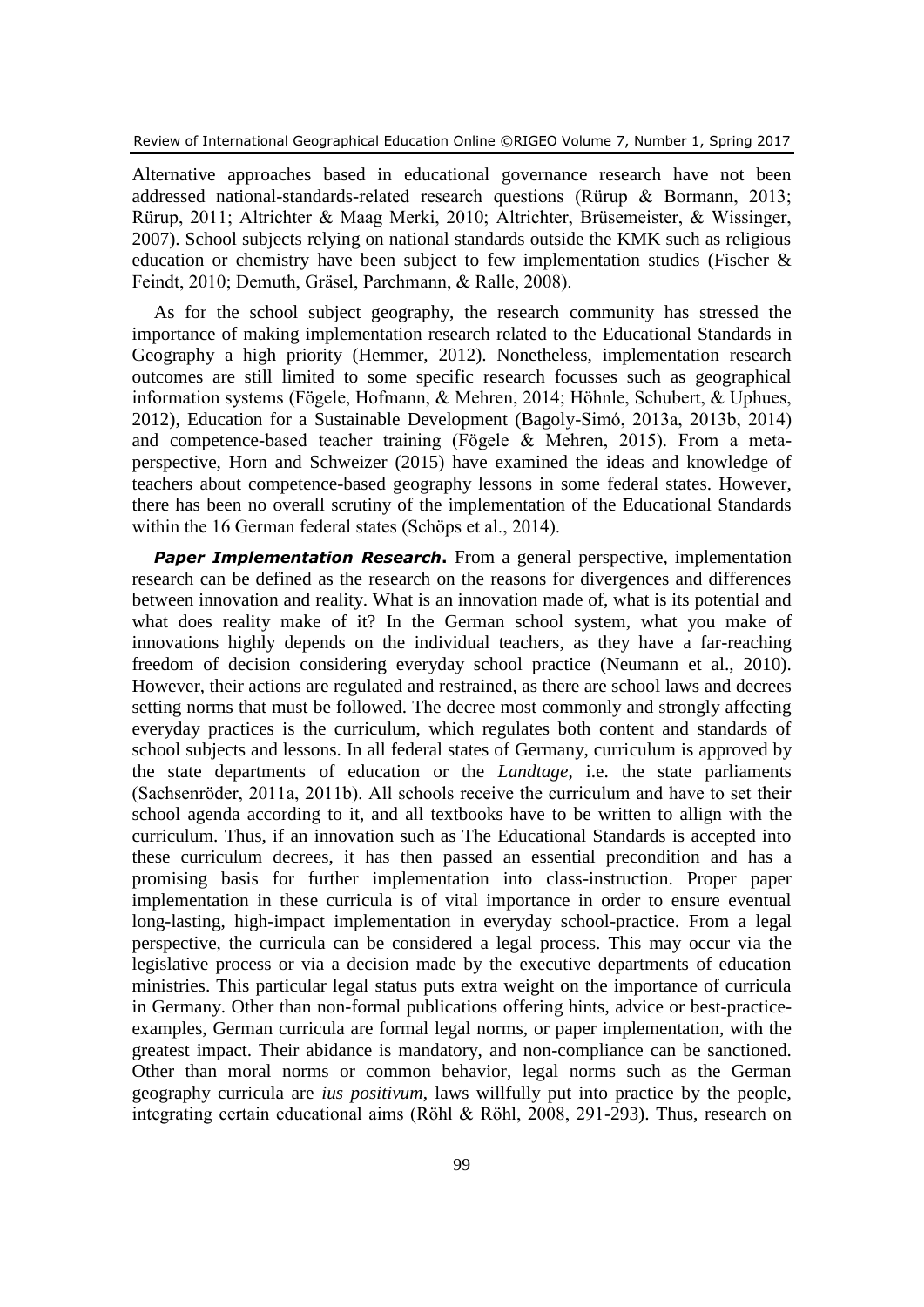the implementation of the Educational Standards in the German geography curricula can provide valuable insight into the nationwide consideration of standard-based geography education as such.

In order to scrutinize the implementation of innovations into decrees, the research field of "paper implementation" is most promising. However, in education sciences, only little research has been conducted in this field so far, even though it has been agreed on that paper implementation is an essential part of every formal implementation process (Fixsen & Ogden, 2014b). Paper-implementation-related studies published so far showed that the integration of innovations in norms such as curricula can be essential for a successful overall implementation. On the other hand, results have also made clear that paper implementation on its own is rarely sufficient and requires both institutional and individual acceptance and support (Fixsen, Naoom, Blase, Friedman, & Wallace, 2005; McDermott, 2006; Sabatier & Mazmanian, 1979; Vandenberghe, 1987).

*Research Aims***.** As we have no concrete idea of the implementation of the Educational Standards in schools for the 16 German *Länder*, the most decisive research task is to learn more about the current normative basis for the geography standards. Three major research aims were developed:

- 1. What research tool can be developed and utilized to learn about paper implementation on a both analytical and comparative basis?
- 2. To what extent have the Educational Standards in Geography by the DGfG been implemented into the curricula currently valud in the 16 German federal states?
- 3. What conclusions can be drawn from an analysis if the current state of paper implementation of the Educational Standards in Geography by the DGfG as to optimizing further implementation efforts?

We can address furthers research such as on the question of what particular preconditions might have led to certain paper implementation outcomes, or how is the implementation process of the Educational Standards optimized at schools. Moreover, all research efforts aiming at standard-related everyday school practices would be significantly restrained and limited if concrete knowledge about the normative, legal basis of standardized geography instruction remains unavailable.

# **Methodology**

*Purpose of Curriculum-based Paper Implementation Analysis***.** The analysis of curricula can help us find out in what way and to what extent the Educational Standards in Germany have been implemented on a normative level. The geography curricula of the 16 German federal states which have been published since 1998 and are all still legally valid can further help us understand how the different German federal states have adapted to the concepts of standards and competences. In addition, we can learn about positive or negative implementation trends and use this knowledge to trigger adequate implementation-supporting measures.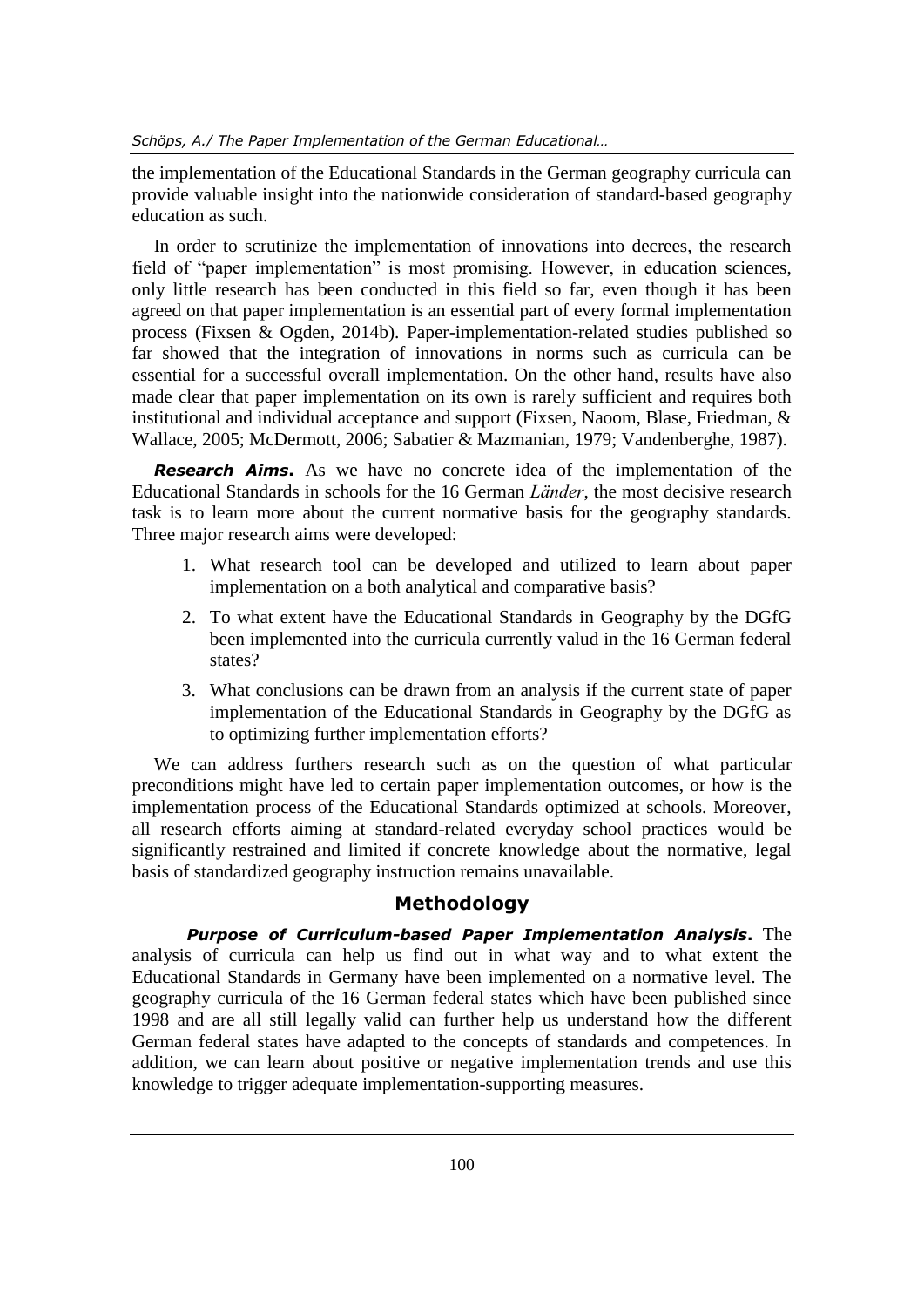Review of International Geographical Education Online ©RIGEO Volume 7, Number 1, Spring 2017

**Sample Material.** To scrutinize the paper implementation of the Educational Standards in Germany, all relevant curricula of the 16 federal states of Germany were consulted as a first step. All curricula referring to the secondary school level (grades 5- 10) were singled out. Within that group, all curricula referring to the German *Gymnasium* (i.e. grammar school, respectively secondary school, where students can pass the intermediate exam after a total of 10 years and gain direct access to universities after a total of 12/13 years) were eventually used as a comparative basis. The decision to refer to the school type of *Gymnasium* is based on the following reasons:

- 1. The *Gymnasium* offers the highest degrees in secondary education, including the intermediate school certificate. Not all other school types (cf. certain types of middle schools) within the structured German school system offer the intermediate school certificate.
- 2. The *Gymnasium* is most commonly regarded as the "flagship" of school development efforts (Spaenle, 2012; Janke, 2011; Friedrich-Heinrich, 2008). If innovations can make it there, they are most likely to make it anywhere within the structured German school system.
- 3. The *Gymnasium* is still the secondary school type most German students attend. Approximately one third of all German secondary school students visit this type of school. In contrast to the other popular secondary school types, middle schools and secondary modern schools, the numbers of students attending the *Gymnasium* have been constantly increasing since the first publication of the Educational Standards in Germany in 2006 (Malecki, Schneider, Vogel, & Wolters, 2014, pp. 11-14).

Table 2

|                                                    |  |  | Geography curricula examined concerning the paper implementation of the Educational |  |  |
|----------------------------------------------------|--|--|-------------------------------------------------------------------------------------|--|--|
| <i>Standards</i> (Source: author's representation) |  |  |                                                                                     |  |  |

| <b>Federal State</b>  | <b>Curriculum</b>                                                                                                                                      | Year of<br>Legal<br><b>Validity</b> |
|-----------------------|--------------------------------------------------------------------------------------------------------------------------------------------------------|-------------------------------------|
| Baden-<br>Württemberg | Bildungsstandards für Geographie im Rahmen des<br>Fächerverbundes Geographie - Wirtschaft - Gemeinschaftskunde<br>Gymnasium. Klassen 6,8,10, Kursstufe | 2004                                |
| Bavaria               | Lehrplan Geographie für das achtjährige Gymnasium in Bayern                                                                                            | (2004)<br>2009                      |
| Berlin                | Rahmenlehrplan für die Sekundarstufe I. Geografie.<br>Jahrgangsstufen 7-10                                                                             | 2006                                |
| Brandenburg           | Rahmenlehrplan für die Sekundarstufe I. Jahrgangsstufen 7-10.<br>Geografie                                                                             | 2008                                |
| <b>Bremen</b>         | Welt-Umweltkunde, Geschichte, Geografie, Politik. Bildungsplan<br>für das Gymnasium. Jahrgangsstufe 5-10                                               | 2006                                |
| Hamburg               | Bildungsplan Gymnasium Sekundarstufe I Geographie                                                                                                      | 2011                                |
| Hesse                 | Lehrplan Erdkunde. Gymnasialer Bildungsgang. Jahrgangsstufen<br>5G bis 8G und gymnasiale Oberstufe                                                     | 2010                                |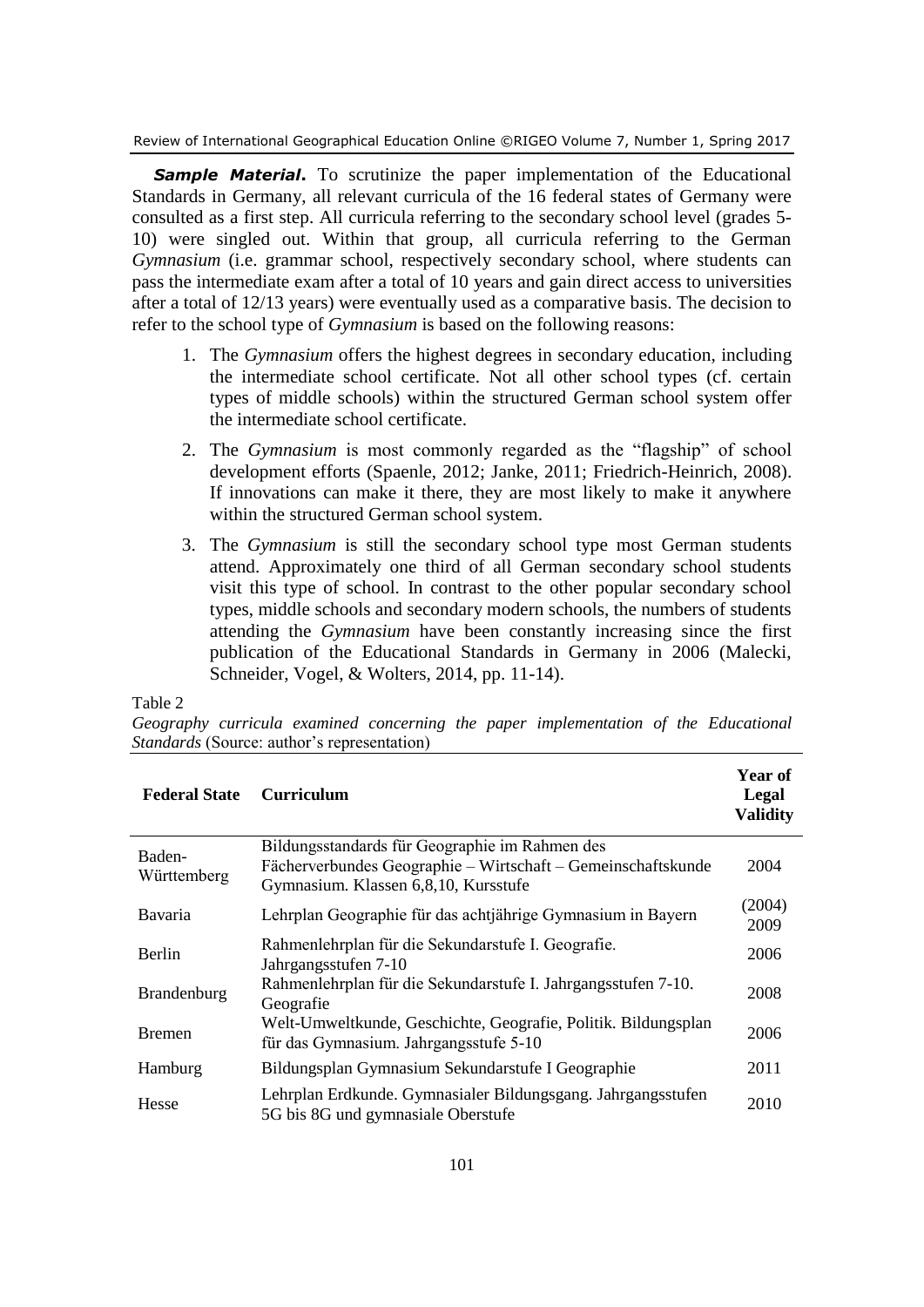*Schöps, A./ The Paper Implementation of the German Educational…*

| <b>Federal State</b>                 | <b>Curriculum</b>                                                                                                                                                                               | Year of<br>Legal<br><b>Validity</b> |
|--------------------------------------|-------------------------------------------------------------------------------------------------------------------------------------------------------------------------------------------------|-------------------------------------|
| Mecklenburg-<br>Western<br>Pomerania | Rahmenplan Geografie für den Unterricht in den Jahrgangstufen 5<br>und 6 der allgemein bildenden Schulen<br>Rahmenplan Geographie. Gymnasium. Integrierte Gesamtschule.<br>Jahrgangsstufen 7-10 | 2002                                |
| Lower Saxony                         | Kerncurriculum für das Gymnasium. Schuljahrgänge 5-10.<br>Erdkunde                                                                                                                              | 2008                                |
| North Rhine-                         | Kernlehrplan für das Gymnasium - Sekundarstufe I (G8) in<br>Nordrhein-Westfalen. Erdkunde                                                                                                       | 2007                                |
| Westphalia                           | Kernlehrplan für die Sekundarstufe II. Gymnasium/Gesamtschule<br>in Nordrhein-Westfalen. Geographie.                                                                                            | 2014                                |
| Rhineland-                           | Lehrpläne Lehrbereich Gesellschaftswissenschaften. Erdkunde,<br>Geschichte, Sozialkunde. Hauptschule, Realschule, Gymnasium,<br>Regionale Schule. Klassen 7-9/10                                | 1998                                |
| Palatinate                           | Richtlinien zur Umsetzung der Lehrpläne Erdkunde für die<br>Klassenstufen 5 bis 9/10 und für Grund- und Leistungsfach im 8-<br>jährigen Gymnasium mit Ganztagsschule (G8GTS)                    | 2012                                |
| Saarland                             | Lehrplan Erdkunde Gymnasium 5-9 und Oberstufe inkl. 10                                                                                                                                          | 2014                                |
| The Free State<br>of Saxony          | Lehrplan Gymnasium Geographie                                                                                                                                                                   | (2004/2)<br>009)<br>2011            |
| Saxony-Anhalt                        | Fachlehrplan Sekundarschule Sachsen-Anhalt Geographie                                                                                                                                           | 2012                                |
| Schleswig-<br>Holstein               | Lehrplan für die Sekundarstufe I der weiterführenden<br>allgemeinbildenden Schulen Hauptschule, Realschule,<br>Gymnasium Erdkunde                                                               | 2002                                |
|                                      | Lehrplan für die Sekundarstufe II Gymnasium, Gesamtschule<br>Erdkunde                                                                                                                           | 2002                                |
| The Free State<br>of Thuringia       | Lehrplan für den Erwerb der allgemeinen Hochschulreife<br>Geografie                                                                                                                             | 2012                                |

From an overall perspective, it is most likely that a closer look at the implementation of standard-based geography instruction within the school type of the *Gymnasium* can provide significant hints regarding the development in the German school system in general.

In total, the sampled materials included the geography curricula of all 16 German federal states (Table 2). As some states have more than one valid geography curriculum (most have options), all valid variations were included into the research.

*Data Identification.* Data identification and analysis were based on the general concept of qualitative content analysis as developed by Mayring (2002, 2010) and combined with basic principles of structural semantics (Greimas, 1971). Most importantly, this approach preserves the advantages of quantitative analysis as it has been developed within communication science. It transfers and refines them towards qualitative-interpretative steps of analysis. According to Becker and Lißmann (1973),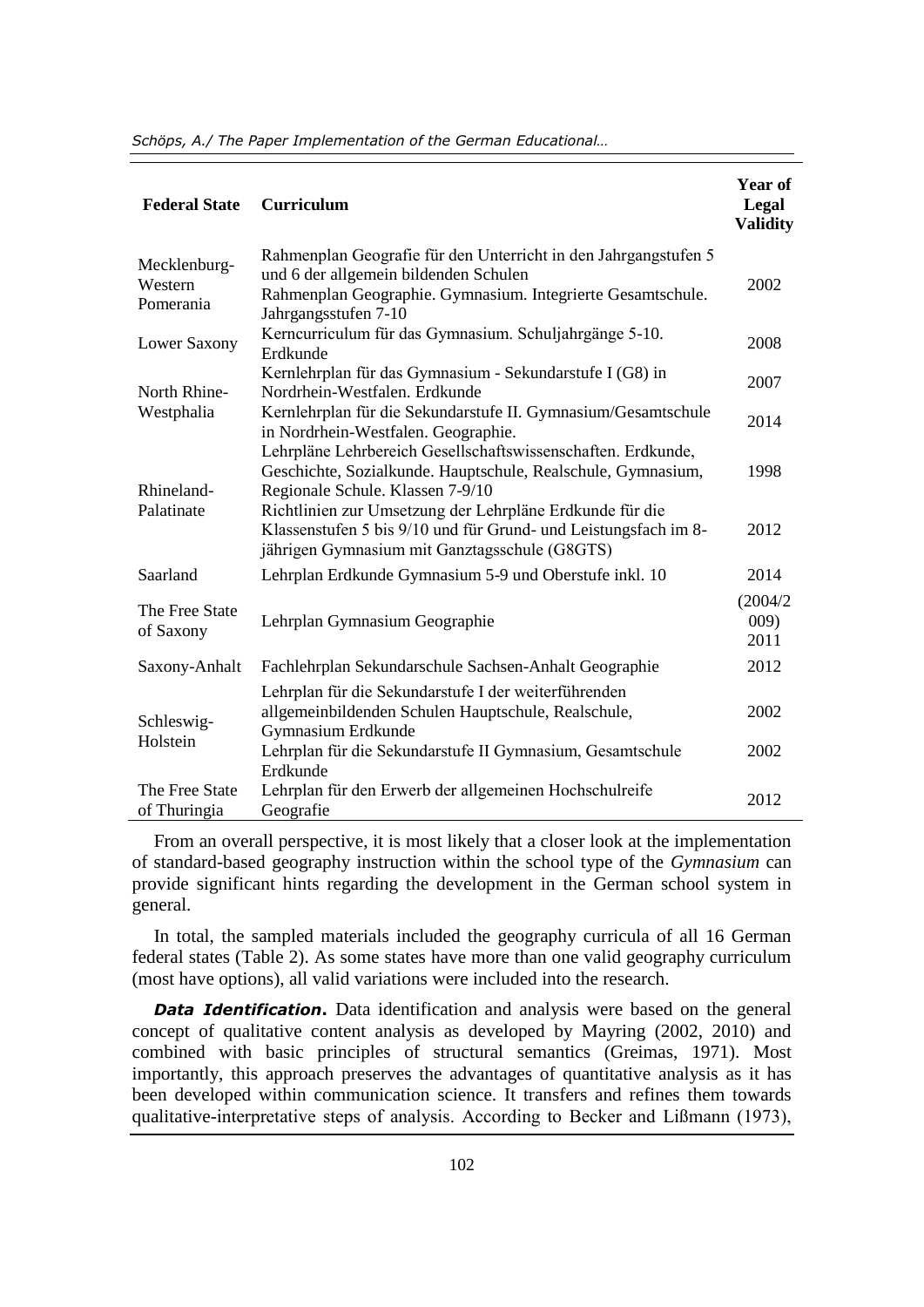various levels of content can be defined, ranging from themes and main ideas as primary content to context information as latent content and including formal aspects of the texts as well (Mayring, 2010).

Classical quantitative content analysis has often been criticized due to the fact that the categories found and developed within texts have not been based on intersubjective, reproducible research (Krippendorff, 2013). However, this problem appears to be solved in modern qualitative approaches, making qualitative content analysis a tool which fulfills essential preconditions of research and which has become widely accepted and widespread in recent years (Mayring, 2002, 2010; Lamnek, 2005).

In the case study presented here, the categories most essential for the scrutiny of an implementation of the Educational Standards are not modified by the author, but simply transferred from the Educational Standards. The six areas of competence of the subject geography are used as categories which are analyzed regarding their paper implementation into the curricula of the 16 German federal states. Therefore, a threestep-approach has been developed:

- 1. Development of semantic profiles (Table 3): The semantic profiles of the six particular areas of competence of the school subject geography provide a semantic structure for the further analysis of their implementation in the curricula further examined (cf. steps 2 and 3).
- 2. Examination of the particular curricula and marking of all relevant text passages that refer to one or all aspects of the particular semantic profiles. The analysis software MAXQDA is used as technical tool.
- 3. Examination and evaluation of all relevant text passages marked concerning the semantic restatement of the semantic profiles of the six particular areas of competence of school geography. Again, the analysis software MAXQDA is used as technical tool.

### Table 3

**Knowledge**

**tion**

|          |                |                       | Semantic profiles of the areas of competence examined (Source: author's representation) |
|----------|----------------|-----------------------|-----------------------------------------------------------------------------------------|
| Subject- | <b>Spatial</b> | <b>Acquisition of</b> | $C\\mmnii.$                                                                             |

### **specific Orienta-Knowledge/ Communication Evaluation Action**

**Methodology**

### **Central criterium: output-orientation**

An ostentatious definition as an area of competence can be detected for all six areas

# **Peripheral criterium: Students are required to…**

| learn to regard   | acquire       | handle           | get to know   | evaluate various | develop the ability to |
|-------------------|---------------|------------------|---------------|------------------|------------------------|
| Earth as a system | topographic   | proficiently     | communicatio  | problems via     | engage in particular   |
| comprising both   | knowledge     | methods and      | n as means of | geographical     | fields of action by    |
| physical and      | and abilities | media of various | articulating  | knowledge and    | refering to            |
| human             |               | kinds            | geographical  | criteria         | geographical           |
| (sub)systems and  |               |                  | contents      |                  | knowledge and          |
| from a spacial    |               |                  |               |                  | competences            |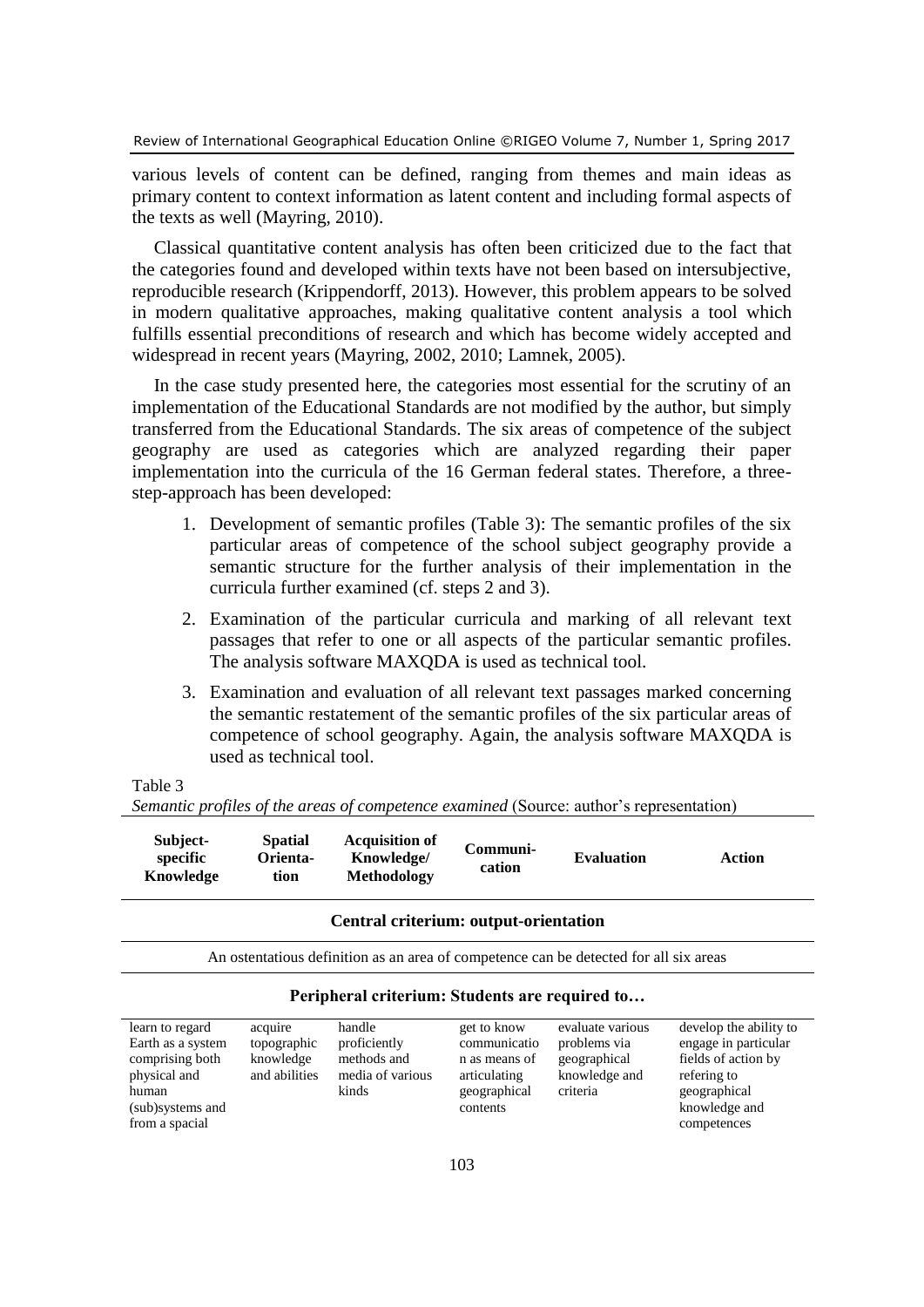*Schöps, A./ The Paper Implementation of the German Educational…*

perspective

| learn about the<br>interrelations of<br>man and<br>environment                                                     | acquire<br>spatial<br>patterns of<br>orientation<br>and<br>structure | develop the ability<br>to apply specific<br>geographical<br>methods    | communicate<br>in various<br>social<br>contexts                                | evaluate media                                                                              | develop a value-based<br>readiness to act in<br>particular fields of<br>action |
|--------------------------------------------------------------------------------------------------------------------|----------------------------------------------------------------------|------------------------------------------------------------------------|--------------------------------------------------------------------------------|---------------------------------------------------------------------------------------------|--------------------------------------------------------------------------------|
| regard space as a<br>system by means<br>of basic<br>conceptualizations<br>(structures,<br>functions.<br>processes) | use and<br>interpret<br>maps<br>properly                             | develop the ability<br>to properly handle<br>various kinds of<br>media | develop the<br>ability to<br>communicate<br>using<br>geographical<br>knowledge | develop the ability<br>to evaluate the<br>relevance of<br>geographical<br>research outcomes |                                                                                |
| regard Earth<br>combining<br>common<br>geographical and<br>regional<br>geographical<br>approaches                  |                                                                      | develop the ability<br>to systematically<br>interpret data             |                                                                                | develop the ability<br>to consider the<br>idea of<br>sustainability                         |                                                                                |

Semantic restatement comprises all referential connections between the semantic profiles of the areas of competence of the subject geography as identified in step 1 with the text passages found via step 2. In this context, restatement can be considered as a connection through expressions of identical object references, be it verbatim repetition, substitution or via linking to an antecedent (Bussmann & Gerstner-Link, 2002, p. 748).

In order to reduce the possibilities of individual flaws and misinterpretations, three security measures have been installed:

- 1. Steps 2 and 3 are repeated three times.
- 2. All interpretations are scrutinized by a second set of eyes.
- 3. All prototype restatements are gathered in a "catalogue of prototype restatements" in order to retrace the evidence leading to a particuar conclusion.

*Data Analysis*. The analysis of the data made it possible to judge the quality of restatement for each area of competence specified by the Educational Standards. This was completed by analyzing the geography curricula of the 16 German federal states. Two major kinds of restatement were distinguished, based upon Brinker (2005, p. 27):

- 1. Explicit restatement, which comprises a complete referential identity between the particular area of competence of the Educational Standards in Geography and the particular text passage of the curriculum examined by repetition, synonyms or according pronouns.
- 2. Implicit restatement, which refers to connections between the particular area of competence of the Educational Standards in Geography and the particular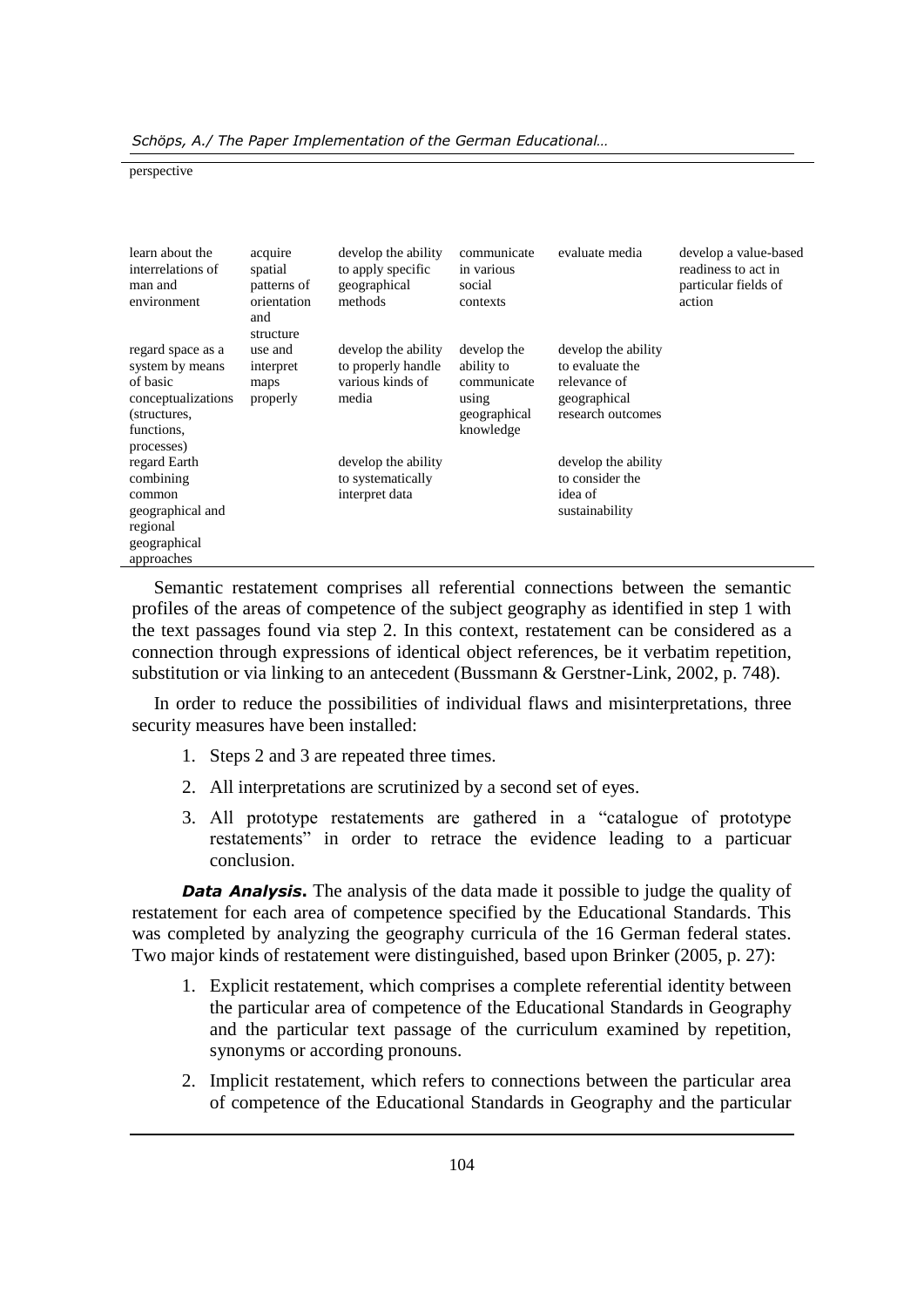text passage of the curriculum examined that feature no referential identity, yet semantic relations such as "parts-of-relations" or "contained-in-relations" (Brinker, 2005).

Based on this categorical distinction, a research model was developed which allowed a data analysis that was useful for both description and comparison of various curricula (Figure 1).

Starting with the identification of relevant text passages, the quality of restatement of the corresponding area of competence was assigned a value, which ranged from 1 (no restatement at all) through 2 (implicit restatement) and 3 (quasi-explicit restatement) up to 4 (explicit restatement). In order to be able to consider interstages, in-between-values were integrated. As a result, the data enabled us to observe and rate the particular area of competence being implemented and to what particular extent within which particular curriculum. The data provided both a detailed picture and overall comparison of different curricula.



*Figure 1.* Research model for the analysis of the quality of curricula-related restatements (Source: author's representation)

Data interpretation based on the model of data analysis identified maximum paper implementation. This resulted from an explicit restatement of all particular areas of competence of the Educational Standards in Geography in a specific federal state curriculum. The model enabled the researcher to idenfiy the process of paper implementation across the state curricula analyzed.

# **Conclusion**

In the following, the findings of the comparative study of the paper implementation of the Educational Standards into the particular curricula of the 16 German federal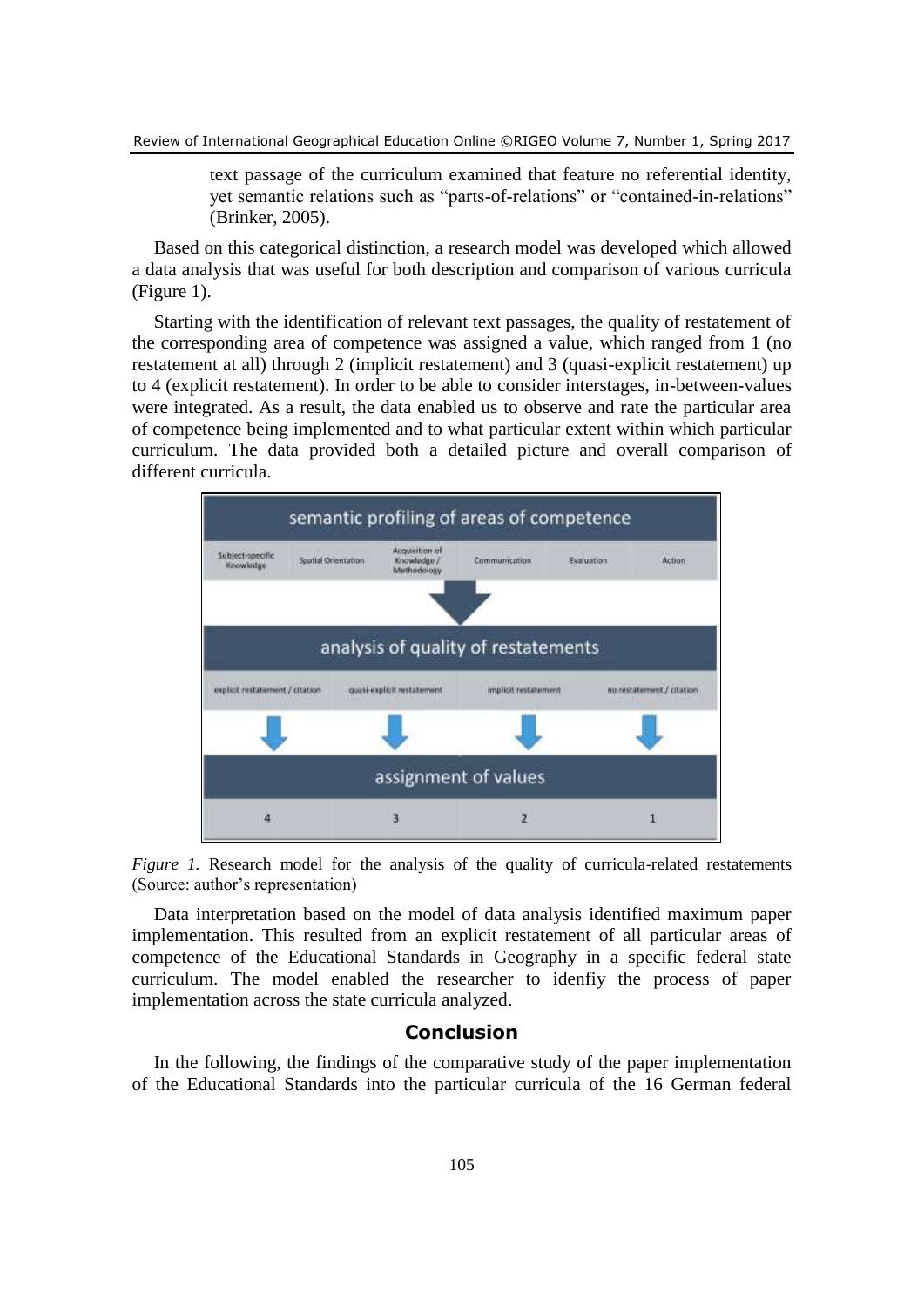states are described and discussed. A distinction among curricula is presented which focuses on three major aspects of the research.

- Overall trends show the development of the mean paper implementation values (i.e. the mean values of all six areas of competence) in the currently valid curricula in all 16 federal states of Germany;
- Area-of-competence-related ranges show the spectrum of paper implementation values of the particular areas of competence in all of Germany's currently valid curricula (i.e. the mean and median values of all particular areas of competence of all 16 federal states of Germany);
- State-specific ranges show the spectrum of paper implementation values within the six areas of competence in the particular states.

# **Overall Trends**

Figure 2 shows the average overall implementation of the six areas of competence (i.e. the mean values of the six areas of competences) into the legally valid curricula of the 16 German federal states. The values assigned range from 1.5 (Rhineland-Palatinate, 1998) up to 3.7 (Rhineland-Palatinate, curriculum supplement of 2012). Consequently, a broad range of paper implementation for the standards areas of competence in the curricula of the states can be observed. The overall observation of Figure 2 clearly shows that there has not been a common level of adoption for the standard-orientation across Germany. Overall implementation fluctuates from (barely) implicit implementation in Rhineland-Palatinate (1.5), Schleswig-Holstein (1.7), Mecklenburg-Western Pomerania (1.8), and Bavaria (1.9) to explicit implementation in federal states such as Hamburg (3.2), Saxony-Anhalt (3.3), Saarland (3.4) and Niedersachsen (3.6).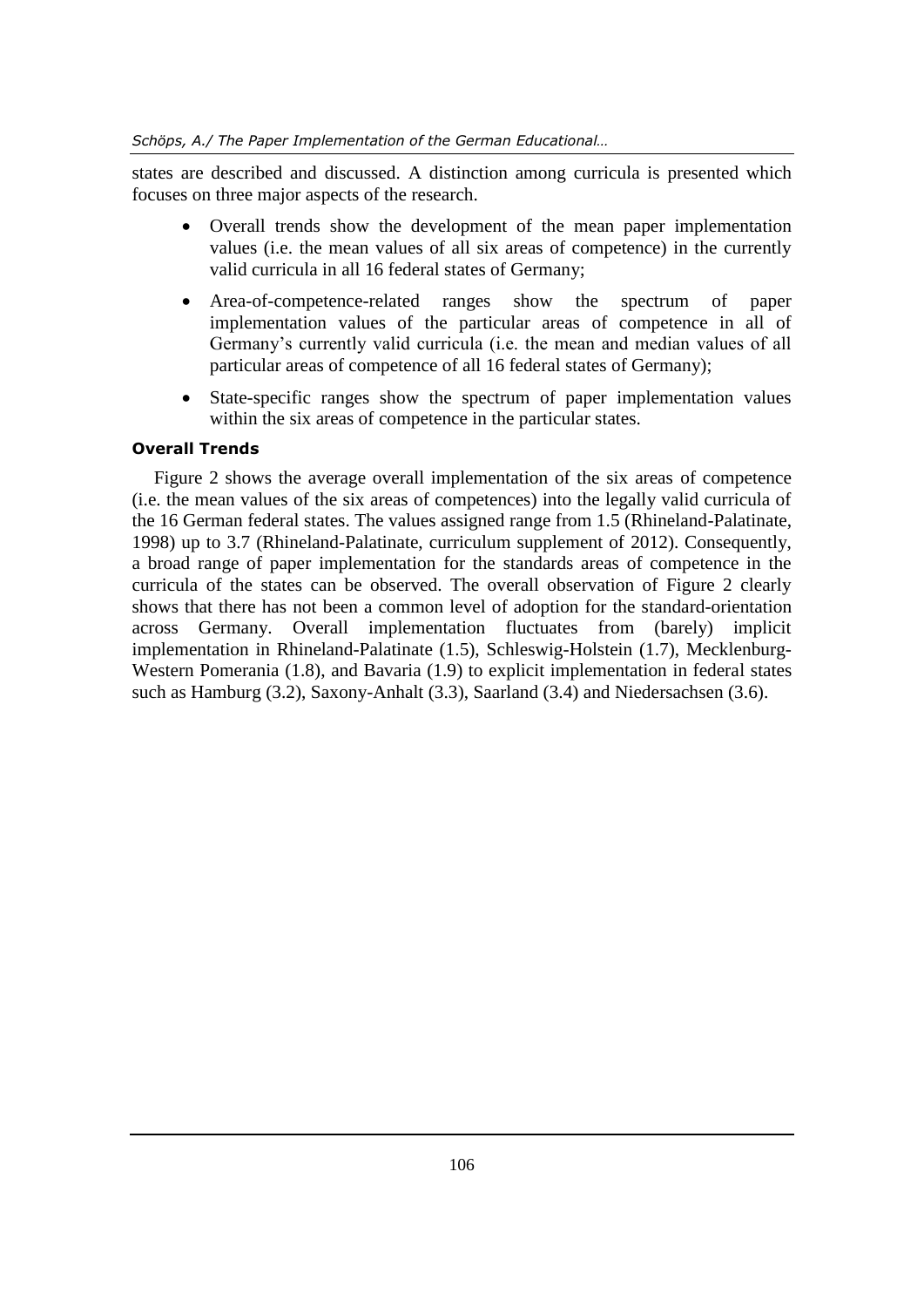

Review of International Geographical Education Online ©RIGEO Volume 7, Number 1, Spring 2017

*Figure 2.* Overall paper implementation trends for the six areas of competence in the German Geography Standards (Source: author's representation)

Nonetheless, a temporal trend can be observed. Early curricula tend to be less standard-oriented, whereas more recent curricula tend to be more standard-oriented. High implementation values demonstrate the post 2006 revisions of the geography curricula that benefitted from the publication of the Educational Standards. The mean paper implementation values of the six areas of competences give evidence that there was a great leap from 1.9 (curricula written until 2006) to 2.9 (curricula written after 2006). Still, the areas of competence of the Educational Standards in Geography are also detectable in the curricula published prior to their first release in 2006. This reveals that the Educational Standards were in some cases incorporated withing the earlier curricula. The subsequent innovations, were not radical, and did not replace completely prior curriculum and teaching practices.

Still, there are some federal states such as Hesse, Bremen and The Free State of Saxony that have not yet adapted to standard-based geography education. Reasons for this are likely to vary, ranging from conscious refusal of standard-orientation to lacking familiarity with the Educational Standards as an adaptable concept. This latter instance is an example of the need for an informative, convincing implementation plan. In federal states, such as Lower Saxony, Hamburg and Saxony-Anhalt, the authors involved in the development of the Educational Standards have also been part of the teams that wrote the concepts for the curricula, making a straightforward transfer from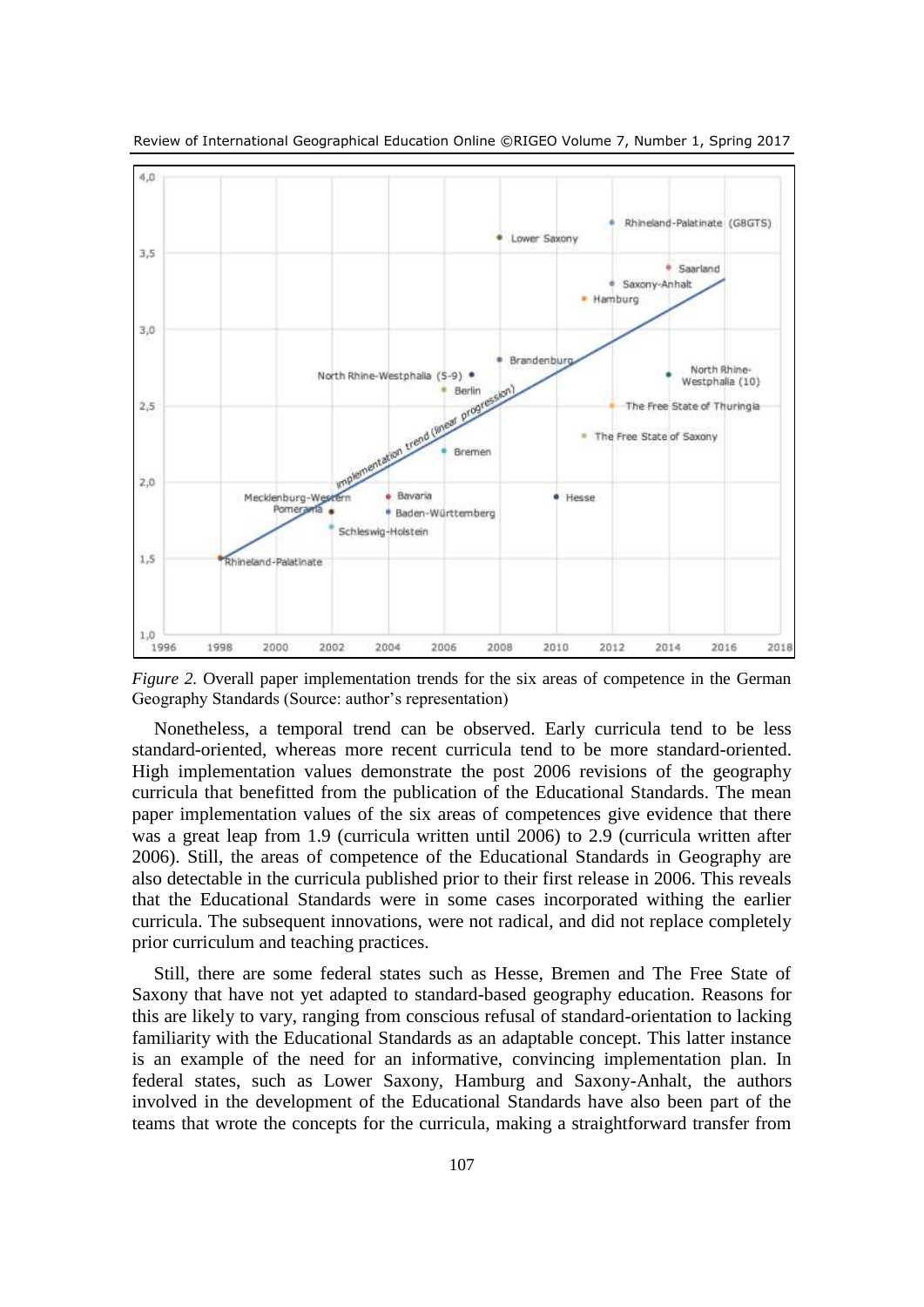Educational Standards to curriculum very likely. In this case, the implemtation was based on familiarity with the standards and a commitment to their implementation.



**Area-of-competence-related Ranges**

*Figure 3.* Area-of-competence-related ranges of the Standards for the 16 Federal States (Source: author's representation)

Figure 3 shows the area-of-competence-related ranges as they have been analyzed in all curricula currently valid in Germany. Both "Communication" and "Evaluation" feature the broadest range. "Communication" as an area of competence is not part of the curriculum of Rhineland-Palatinate (1.0), and is barely implemented in states such as Bavaria, Schleswig-Holstein, Mecklenburg-Western Pomerania and Hesse (1.5). Communication has strong implementation in the curricula of Lower Saxony and Saxony-Anhalt (4.0). A similar spectrum can be stated for the area of "Evaluation", which is not yet implemented in the curricula of Baden-Württemberg (1.0) and barely implemented in Rhineland-Palatinate, The Free State of Saxony and Schleswig-Holstein (1.5), but explicitly implemented into the curricula of Lower Saxony and Saxony-Anhalt (4.0). All remaining areas of competences have narrower ranges starting at a minimum of 1.5, revealing that the areas of Subject-specific Knowledge, Spatial Orientation, Acquisition of Knowledge/Methodology and Action have been at least implicitly incorporated in all currently valid curricula in Germany. As a consequence, (and from a minimalistic point of view), curriculum restraints given for these areas of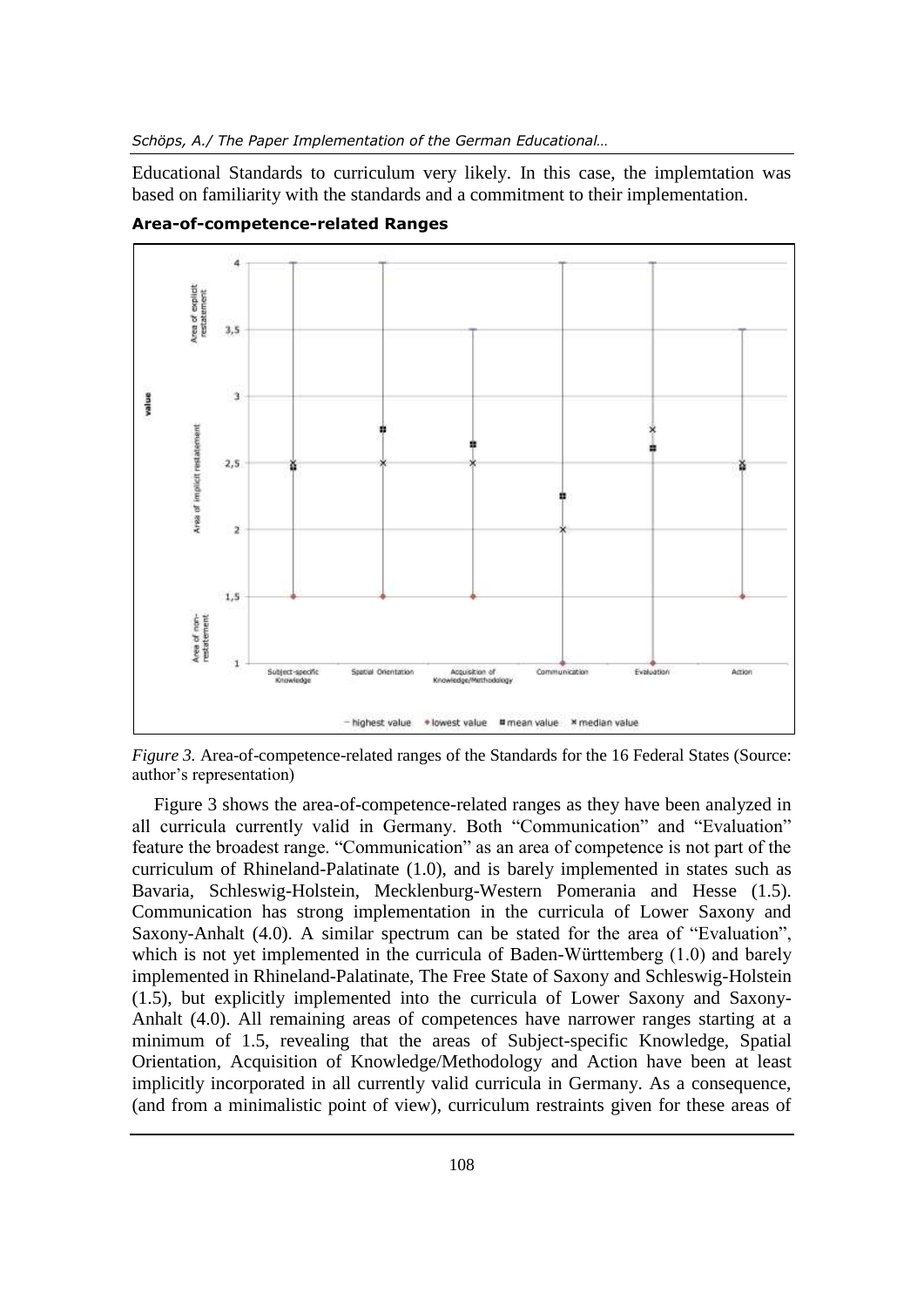competence are at least not in contradiction to teaching according to the Educational Standards in Geography by the DGfG.

In general, both mean and median values show that the implementation of the areas of competence is within the "implicit implementation" indicator value. The lowest value refers to Communication (2.25 mean / 2.0 median), the highest ones to Spatial Orientation (2.75 mean / 2.5 median) and Evaluation (2.61 mean / 2.75 median). This provides insight into the traditions of geography in Germany. Communication is a relatively new educational aim, whereas Spatial Orientation and Evaluation are traditional parts of geography instruction, making them intellectually most easilyaccessible areas for each curriculum invention team.





*Figure 4.* Ranges of area-of-competence-implementation within the particular federal state curricula (Source: author's representation)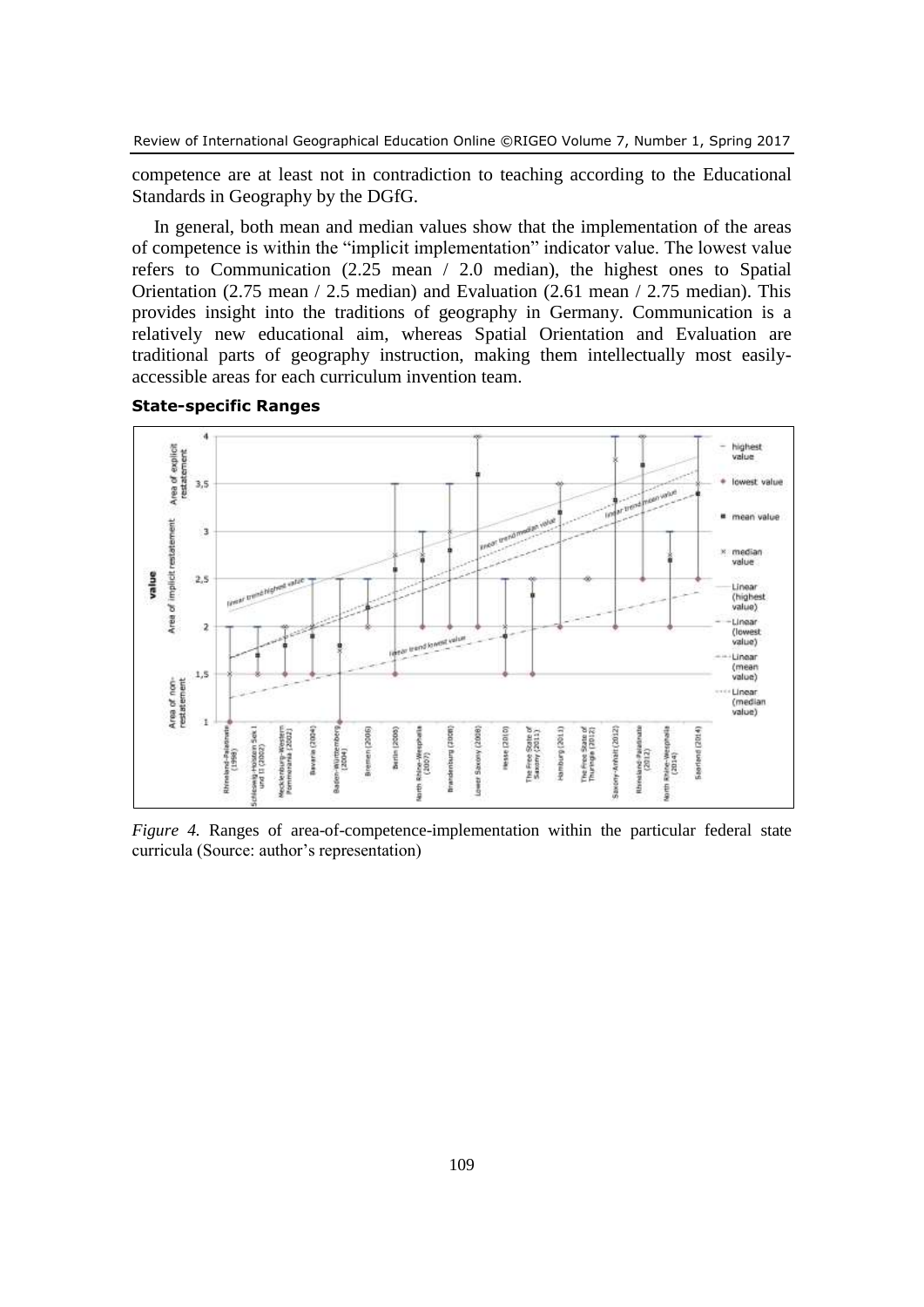

*Schöps, A./ The Paper Implementation of the German Educational…*

*Figure 5.* Area-of-competence-implementation within the particular federal state curricula (Source: author's representation)

Figures 4 and 5 present the implementation of the six areas of competence in the particular curricula of the individual German federal states in temporal progression. Most strikingly, all linear trends are positive for the minimum, the mean, the median, or the highest values. Interestingly, the range from lowest to highest values increases parallel to the temporal progression: Most curricula validated prior to 2006 (i.e. the year of the first publication of the Educational Standards in Geography) feature a rather narrow range of 0.5 (Schleswig-Holstein, Mecklenburg-Western Pomerania) or 1.0 (Rhineland-Palatinate, Bavaria) on a lower general level, whereas most curricula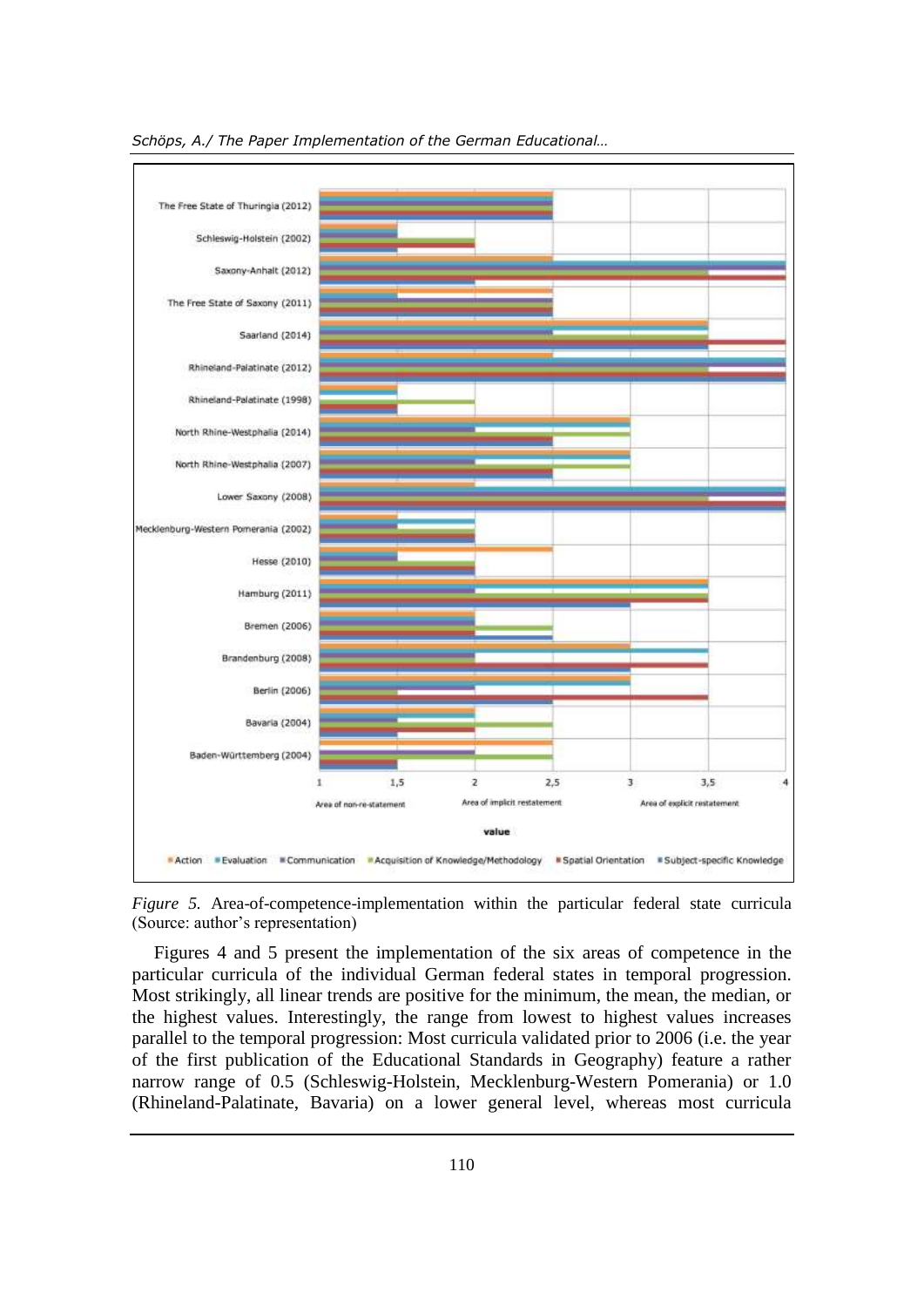validated after 2006 feature a much wider range of up to 2.0 (Lower Saxony, Saxony-Anhalt) on a higher level. This confirms that not all areas of competence have made their way into curricula published after 2006 and that implementation efforts have not been universally successful. More work is ahead in order to infuse the complete package of the Educational Standards in Geography into the curriculum.

# **Discussion**

The aims of this article were twofold: First, it introduced a research tool designed to analyze paper implementation. Secondly, the tool was used to examine the paper implementation of the Educational Standards by the 16 German federal states within the curricula of the *Gymnasium*.

The research evidence regarding the paper implementation of the Educational Standards into the various curricula demonstrates a thorough and successful implementation of the standards. This is especially striking as the Educational Standards have no legal basis and have solely been produced by a team of authors endorsed by the professional geographical association, Deutsche Gesellschaft für Geographie (DGfG). The educational standards for subjects such as maths, science, German and English have been produced by the Standing Conference of the Ministers of Education and Cultural Affairs of the Länder in the Federal Republic of Germany, which implies a much stronger potential federal impact. For the publishers of the geographical standards, the implementation levels attained so far can be considered as a huge success.

However, the process is not yet complete. Among the 16 state curricula scrutinized, the pre 2006 curriculum documents lack evidence of implementation, be it a single area competency or based on all six competencies. On the positive side, a number of federal states have implemented standardized geography instruction. In doing so, they have relied on curricula developed and validated post 2006. As a somewhat middle ground, there are other federal states that have not implemented each of the areas of competence covered by the Educational Standards. Those states recognize the importance of some competencies, but have not accepted the full range of competency areas in their official curriculum documents.

# **Conclusions and Recommendations**

The conclusions and recommendations that can be drawn from the findings presented have to be separated into two different major aspects: First of all, the research tool used to analyze the paper implementation has proven its methodological value in analyzing the 16 curricula. However, it is a qualitative tool, and has the risks of being influenced by the context of the research. Normal precautions were applied in the multiple checking of the data and their meaning. The paper implementation research tool must be tested in various similar contexts related to curriculum implementation research for its complete validity to be substantiated. Secondly, the data observed and results of the research can help foster the implementation process in two different ways:

 On the one hand, they can provide differentiated insight into the potential level of standardized geography instruction in schools within the particular federal states. Thereby, we have the possibility to compare what could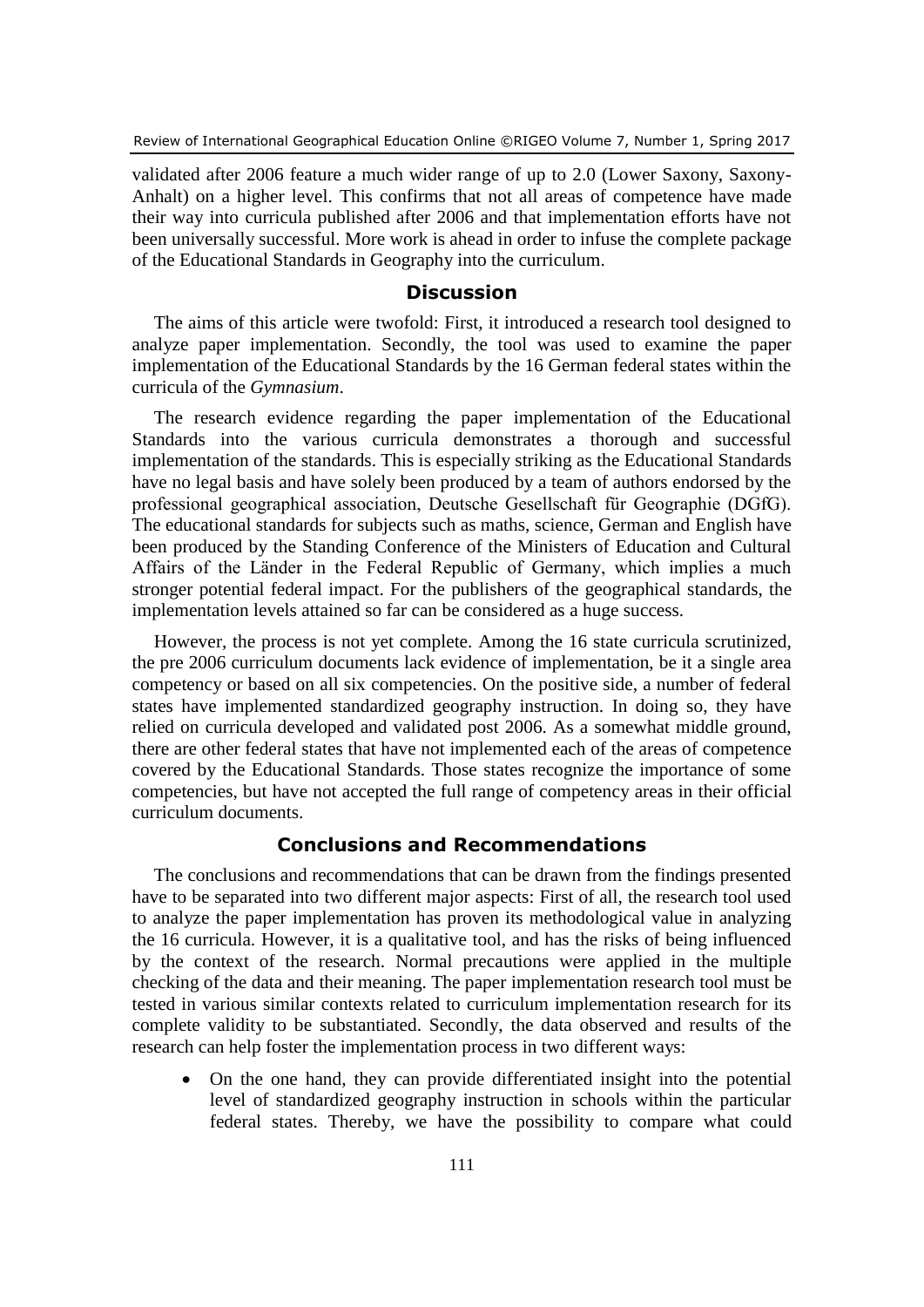happen and what is actually happening in geography classes concerning standardized geography instruction. The data may also guide future implementation measures based on discrepancies observed.

 On the other hand, the data can lay the foundation for further studies, which can help us find out exactly why there has been a successful implementation in some states and much less success in others. This should include interviews with decision and policy makers as well as in-class-research, providing insight into students' and teachers' ideas and preferences.

More generally, we can use the research tool and the data gathered to determine if the Educational Standards has been successful. We can also determine what gaps persist and what process is necessary to address the discrepancies. From an implementation research point of view, this seems essential in order to eventually ensure a high standard of instruction and student performance in geography.

### **References**

- Ajzen, I. (1991). The theory of planned behavior. *Organizational Behavior and Human Decision Processes*, *50* (2), 179-211.
- Altrichter, H. & Maag Merki, K. (eds.). (2010). *Handbuch neue Steuerung im Schulsystem. Educational governance 7*. Wiesbaden: VS Verlag für Sozialwissenschaften.
- Altrichter, H., Brüsemeister, T., & Wissinger, J. (eds.) (2007). *Educational Governance: Handlungskoordination und Steuerung im Bildungssystem. Educational Governance 1*. Wiesbaden: VS Verlag für Sozialwissenschaften.
- Bagoly-Simó, P. (2013a). *Implementation of ESD in curricula and textbooks in international comparison*. Eichstätt: University of Eichstätt.
- Bagoly-Simó, P. (2013b). Tracing Sustainability: An international comparison of ESD implementation into lower secondary education. *Journal of Education for Sustainable Development*, *7* (1), 95-112.
- Bagoly-Simó, P. (2014). Implementierung von BNE am Ende der UN-Dekade: Eine internationale Vergleichsstudie am Beispiel des Fachunterrichts. *Zeitschrift für Geographiedidaktik | Journal of Geography Education*, *42* (4), 221-256.
- Bayerischer Philologenverband (2011). *Das Flagschiff Gymnasium auf Kurs halten: Der Bayerische Philologenverband nimmt auf seiner Hauptversammlung eine Positionsbestimmung für das bayerische Gymnasium vor und zeigt Wege in dessen* <br>Zukunft auf. München. Retrieved from http://www.bpv.de/presse-*Zukunft auf*. München. Retrieved from http://www.bpv.de/presseaktuelles/pressearchiv/presse-2011/das-flaggschiff-gymnasium-auf-kurs-halten.html
- Bayerisches Staatsministerium für Unterricht und Kultus (2012). *Gymnasium: Führung gestalten – mehr Qualität durch mehr Verantwortung*. München. Retrieved from http://www.km.bayern.de/allgemein/meldung/1035.html
- Becker, J. & Lißmann, H.-J. (1973). *Inhaltsanalyse: Kritik einer sozialwissenschaftlichen Methode*. *Arbeitspapiere zur politischen Soziologie 5*. München: Olzog.
- Böttcher, W. (2003). Kerncurricula und die Steuerung der allgemeinbildenden Schulen. In H.-P. Füssel & P. Roeder (eds.), *Zeitschrift für Pädagogik, Beiheft Band 47. Recht – Erziehung*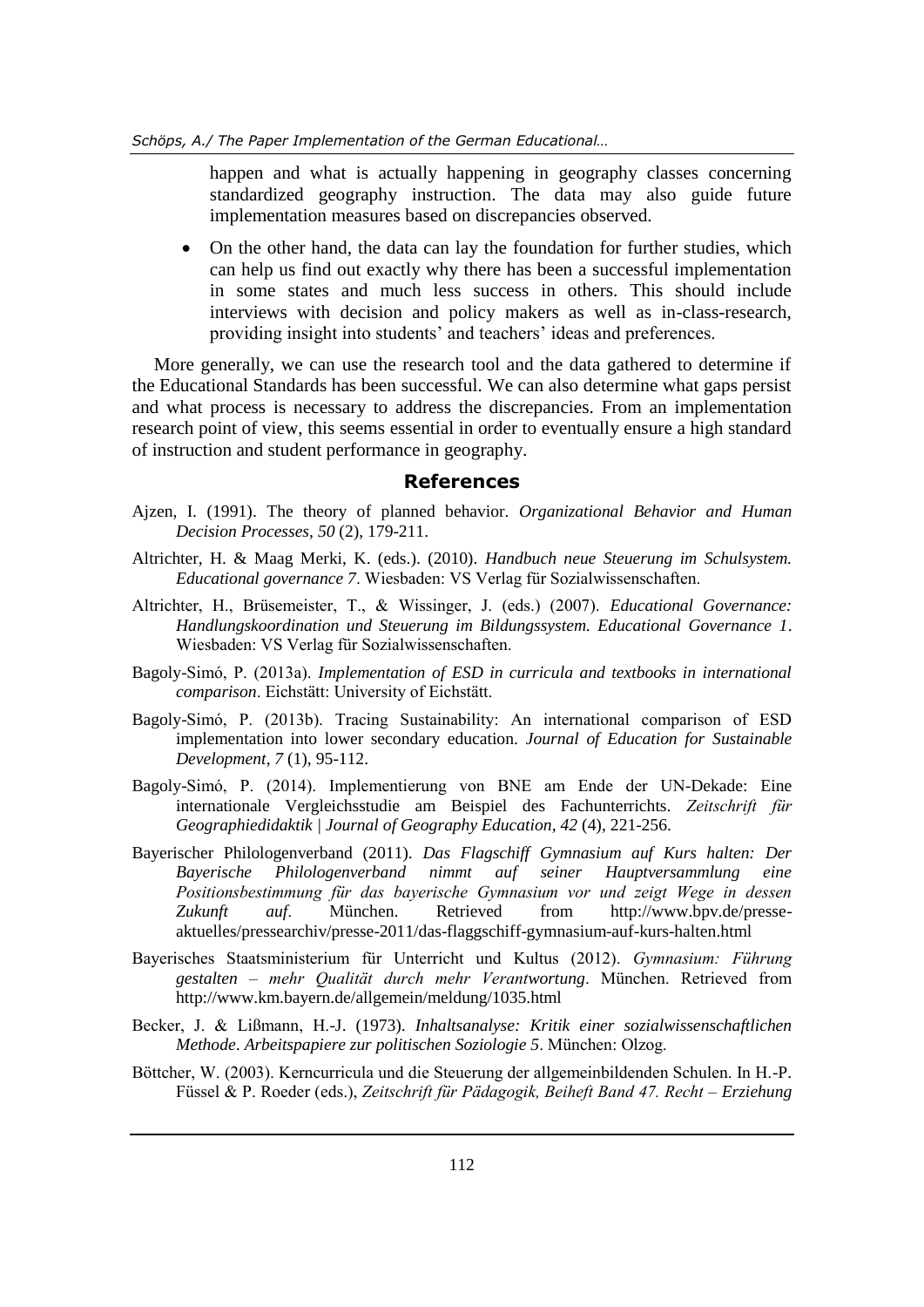*– Staat. Zur Genese einer Problemkonstellation und zur Programmatik ihrer zukünftigen Entwicklung.* (pp. 215–233). Weinheim.

- Brinker, K. (2005). *Linguistische Textanalyse: Eine Einführung in Grundbegriffe und Methoden*. *Grundlagen der Germanistik 29*. Berlin: Schmidt.
- Budke, A. & Kanwischer, D. (2015). Aktuelle Forschungs- und Entwicklungsfelder der Geographiedidaktik. *Geographische Rundschau, 67* (4), 52-57.
- Bundesministerium für Bildung und Forschung (ed.) (2008). *Kompetenzerfassung in pädagogischen Handlungsfeldern: Theorien, Konzepte und Methoden*. *Bildungsforschung 26.* Berlin: BMBF.
- Bussmann, H. & Gerstner-Link, C. (2002). *Lexikon der Sprachwissenschaft*. Stuttgart: Kröner.
- Colditz, M., Hemmer, I., Hemmer, M., Hoffmann, K.-W., & Ringel, G. (2007). Bildungsstandards konkret: Aufgabenkultur und Aufgabenbeispiele. *geographie heute*, *28*  (255/256), 14-18.
- Demuth, R., Gräsel, C., Parchmann, I., & Ralle, B. (eds.) (2008). *Chemie im Kontext: Von der Innovation zur nachhaltigen Verbreitung eines Unterrichtskonzepts*. Münster, New York, München, Berlin: Waxmann.
- Deutscher Lehrerverband (2008). *Der neue G8-Beschluss ist eine Mogelpackung: Deutscher Lehrerverband zum "Turbo-Abitur"*. Bonn. Retrieved from http://www.lehrerverband.de/
- DGfG (Deutsche Gesellschaft für Geographie) (ed.) (2007). *Educational Standards in Geography for the Intermediate School Certificate*. Bonn: DGfG.
- Dickel, M. (2011). Geographische Bildung unter dem Diktat der Standardisierung. Eine Kritik der Bildungsreform aus hermeneutisch-phänomenologischer Sicht. *GW-Unterricht. Zeitschrift für Geographie und Wirtschaftskunde*, *123*, 3-23.
- Fischer, D. & Feindt, A. (2010). Vom Kompetenzmodell zum Unterricht Entwicklungsstrateien im Fach Evangelische Religion. In A. Gehrmann (ed.), *Bildungsstandards und Kompetenzmodelle. Beiträge zu einer aktuellen Diskussion über Schule, Lehrerbildung und Unterricht* (pp. 223–236). Bad Heilbrunn: Klinkhardt.
- Fixsen, D. & Ogden, T. (2014a). Facing the challenges of implementation. *Zeitschrift für Psychologie/ Journal of Psychology*, *222* (1), 1-3.
- Fixsen, D. & Ogden, T. (2014b). Implementation science: A brief overview and a look ahead. *Zeitschrift für Psychologie/ Journal of Psychology*, *222* (1), 4-11.
- Fixsen, D., Naoom, S., Blase, K., Friedman, R., & Wallace, F. (2005). *Implementation research: A synthesis of the literature*. Tampa: University of South Florida, Louis de la Parte Florida Mental Health Institute, National Implementation Research Network.
- Fögele, J. & Mehren, R. (2015). Implementing geographical key concepts: Design of a symbiotic teacher training course based on empirical and theoretical evidence. *Review of International Geographical Education Online*, *5* (1), 56-76.
- Fögele, J., Hofmann, R. & Mehren, R. (2014). How to implement tablet-based fieldwork in geography education. In Instituto Politécnico de Portalegre (ed.), *International Congress on Education, Innovation and Learning Technologies* (pp. 24-34). Barcelona: International Congress on Education, Innovation and Learning Technologies.
- Gräsel, C. & Parchmann, I. (2004). Implementationsforschung oder: der steinige Weg, Unterricht zu verändern. *Unterrichtswissenschaft*, *32* (3), 196-214.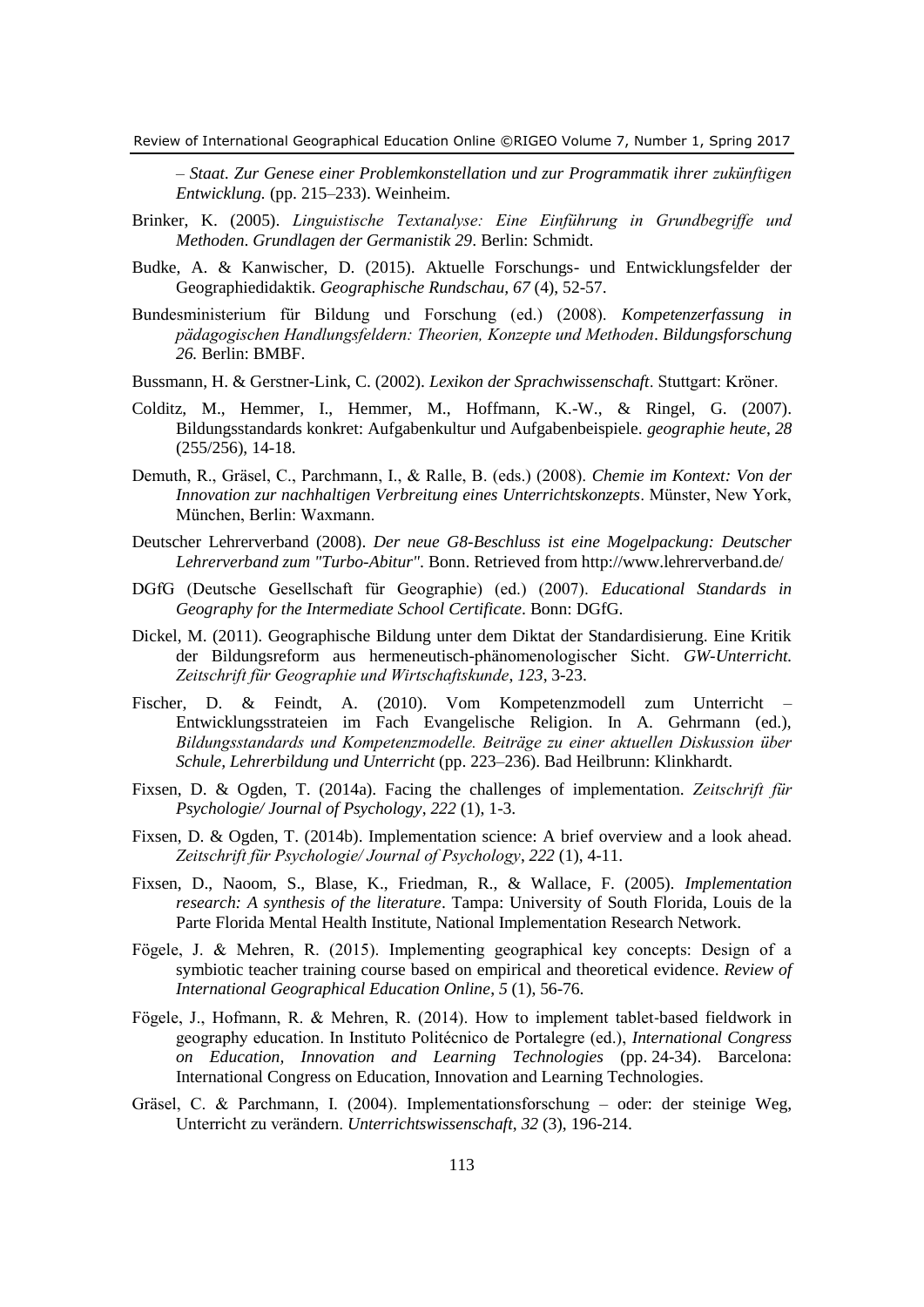*Schöps, A./ The Paper Implementation of the German Educational…*

- Greimas, A. (1971). *Strukturale Semantik: Methodologische Untersuchungen*. Braunschweig: Vieweg.
- Hall, G. & Hord, S. (2006). *Implementing change: Patterns, principles, and potholes*. Boston: Pearson/Allyn & Bacon.
- Hemmer, I. & Hemmer, M. (2013a). Bildungsstandards im Geographieunterricht Konzeption, Herausforderung, Diskussion. In M. Rolfes (ed.), *Didaktische Impulse. Metzler-Handbuch 2.0 Geographieunterricht. Ein Leitfaden für Praxis und Ausbildung* (pp. 24- 32). Braunschweig: Westermann.
- Hemmer, I. & Hemmer, M. (2013b). Kompetenzmodelle. In D. Böhn & G. Obermaier (eds.), *Didaktische Impulse. Wörterbuch der Geographiedidaktik. Begriffe von A-Z* (pp. 156- 157). Braunschweig: Westermann.
- Hemmer, I. (2012). Standards und Kompetenzen. In J.-B. Haversath (ed.), *Das Geographische Seminar. Geographiedidaktik* (pp. 90-106). Braunschweig: Westermann.
- Hemmer, M. (2012). Die Geographiedidaktik eine forschende Disziplin. In J.-B. Haversath (ed.), *Das Geographische Seminar. Geographiedidaktik* (pp. 12-19). Braunschweig: Westermann.
- Hernandez, M. & Hodges, S. (2003). Building upon the theory of change for systems of care. *Journal of Emotional and Behavioral Disorders*, *11* (1), 19-26.
- Höhnle, S., Schubert, J.C., & Uphues, R. (2012). Die Entwicklung von Implementierungsstrategien für den GIS‐Einsatz im Geographieunterricht – Ausgewählte Erkenntnisse eines Mixed‐Methods Forschungsansatzes. In A. Hüttermann, P. Kirchner, S. Schuler, & K. Drieling (eds.), *Räumliche Orientierung. Räumliche Orientierung, Karten und Geoinformation im Unterricht. Tagungsband zum HGB-Symposium in Ludwigsburg. Geographiedidaktische Forschungen 49* (pp. 308-318). Braunschweig: Westermann.
- Horn, M. & Schweizer, K. (2015). Ansichten von Geographielehrkräften zum kompetenzorientierten Unterricht und ihr Zusammenhang mit Überzeugungen: Ergebnisse einer empirischen Befragung. *Zeitschrift für Geographiedidaktik|Journal of Geography Education*, *43* (1), 59-74.
- Klieme, E. (2004). Begründung, Implementation und Wirkung von Bildungsstandards: Aktuelle Diskussionslinien und empirische Befunde. *Zeitschrift für Pädagogik*, *50* (5), 625-634.
- Klieme, E. (ed.). (2009). *Zur Entwicklung nationaler Bildungsstandards: Eine Expertise. Bildungsforschung 1*. Bonn: BMBF. Retrieved from http://www.bmbf.de/pub/zur\_ entwicklung \_nationaler\_bildungsstandards.pdf
- Krapp, M. (2004). Nach der Beschlussfassung der Kultusministerkonferenz: Wie werden Standards wirksam? In T. Fitzner (ed.), *Bildungsstandards. Internationale Erfahrungen – Schulentwicklung – Bildungsreform. Edition Akademie Bildung, Erziehung 7* (pp. 310- 321). Bad Boll: Evangelische Akademie.
- Krippendorff, K. (2013). *Content analysis: An introduction to its methodology*. Thousand Oaks: SAGE.
- Lamnek, S. (2005). *Qualitative Sozialforschung: Lehrbuch*. Weinheim, Basel: Beltz, PVU.
- Malecki, A., Schneider, C., Vogel, S., & Wolters, M. (2014). *Schulen auf einen Blick: Ausgabe 2014*. Wiesbaden. Retrieved from https://www.destatis.de/DE/Publikationen/ Thematisch/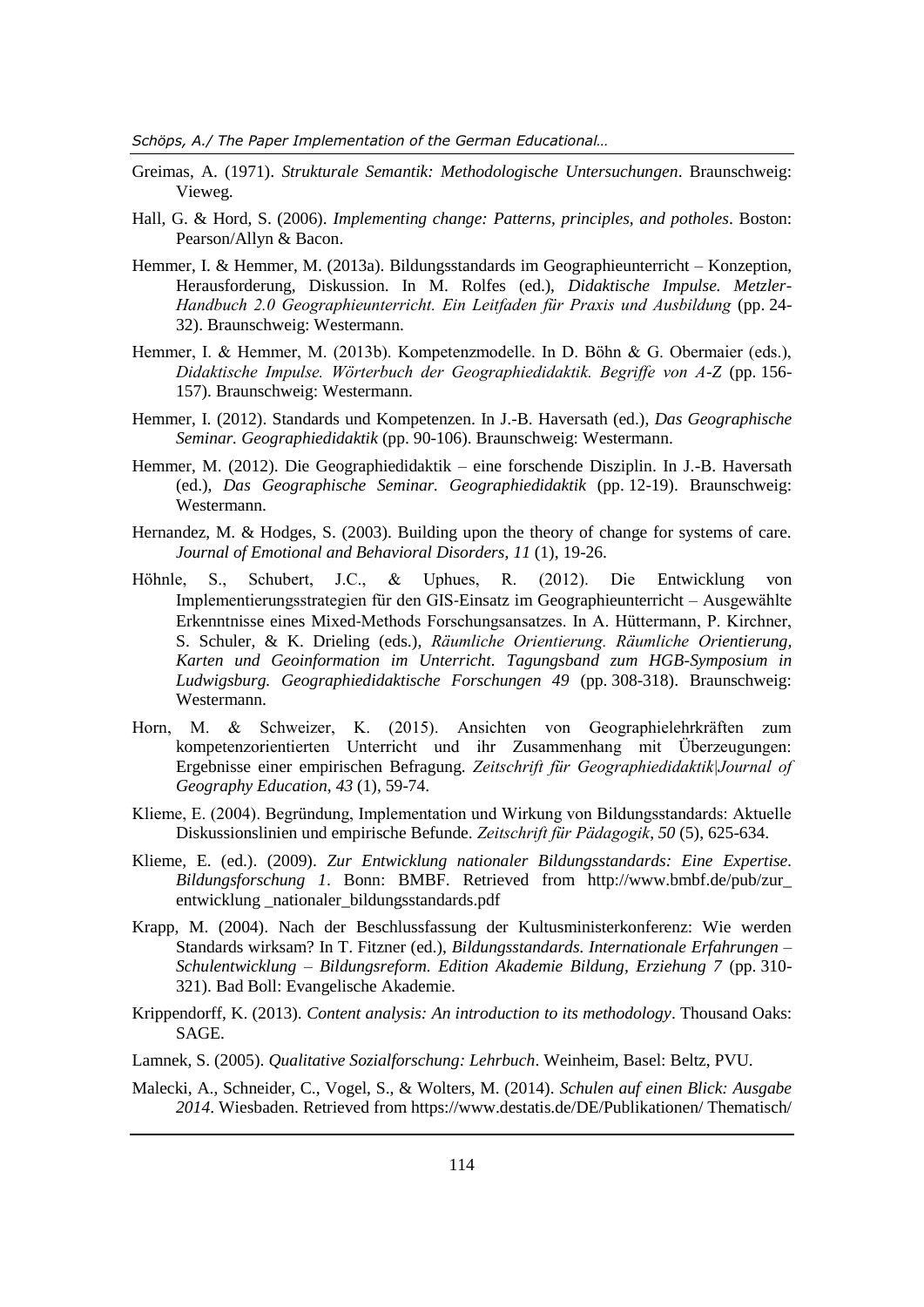BildungForschungKultur/Schulen/BroschuereSchulenBlick0110018149004.pdf?\_\_blob= publicationFile

- Mayring, P. (2002). *Einführung in die qualitative Sozialforschung: Eine Anleitung zu qualitativem*. Weinheim [u.a.]: Beltz.
- Mayring, P. (2010). *Qualitative Inhaltsanalyse: Grundlagen und Techniken.* Weinheim: Beltz.
- McDermott, K. (2006). Incentives, capacity, and implementation: Evidence from Massachusetts Education Reform. *Journal of Public Administration Research and Theory*, *16*(1), 45-65.
- Neumann, K., Fischer, H., & Kauertz, A. (2010). From PISA to educational standards: The impact of large-scale-assessments on science education in Germany. *International Journal of Science and Mathematics Education*, *8* (3), 545-563.
- Oelkers, J. & Reusser, K. (2008). *Qualität entwickeln – Standards sichern – mit Differenz umgehen*. *Bildungsforschung 27*. Bonn, Berlin: BMBF.
- Pant, H., Vock, M., Pöhlmann, C., & Köller, O. (2008a). Eine modellbasierte Erfassung der Auseinandersetzung von Lehrkräften mit den länderübergreifenden Bildungsstandards. In E.-M. Lankes (ed.), *Pädagogische Professionalität als Gegenstand empirischer Forschung* (pp. 245-260)*.* Münster, New York, NY, München, Berlin: Waxmann.
- Pant, H., Vock, M., Pöhlmann, C., & Köller, O. (2008b). Offenheit für Innovationen: Befunde aus einer Studie zur Rezeption der Bildungsstandards bei Lehrkräftenund Zusammenhänge mit Schülerleistungen. *Zeitschrift für Pädagogik*, *54* (6), 827-845.
- Pöhlmann, C., Pant, H., Frenzel, J., Roppelt, A., & Köller, O. (2014). Auswirkungen einer Intervention auf die Auseinandersetzung und Arbeit mit Bildungsstandards bei Mathematik-Lehrkräften. *Zeitschrift für Erziehungswissenschaft*, *17* (1), 113-133.
- Porter, A. (1994). National standards and school improvement in the 1990s: Issues and promise. *American Journal of Education*, *102*(4), 421-449.
- Rhode-Jüchtern, T. (2011). Diktat der Standardisierung oder didaktisches Potenzial? Die Bildungsstandards praktisch denken. *GW-Unterricht*, *124*, 3-14.
- Rimehaug, T. (2014). The ecology of sustainable implementation: A 10-year case history illustration. *Zeitschrift für Psychologie/ Journal of Psychology*, *222*(1), 58-66.
- Ringel, G. (2005). Nationale Bildungsstandards für den Geographieunterricht: Möglichkeiten und Grenzen. *Geographie und Schule*, *27* (156), 23-32.
- Rogers, E.M. (2003). *Diffusion of Innovations*. New York: Free Press.
- Röhl, K.F. & Röhl, H.C. (2008). *Allgemeine Rechtslehre: Ein Lehrbuch*. München: Heymann.
- Rolff, H.-G. (2000). *Manual Schulentwicklung: Handlungskonzept zur pädagogischen Schulentwicklungsberatung (SchuB)*. Weinheim: Beltz.
- Rürup, M. & Bormann, I. (eds.). (2013). *Innovationen im Bildungswesen: Analytische Zugänge und empirische Befunde*. *Educational Governance 21*. Wiesbaden: Springer.
- Rürup, M. (2011). Innovationen im Bildungswesen: Begriffliche Annäherung an das Neue. *DDS – Die Deutsche Schule*, *103* (1), 9-23.
- Sabatier, P. & Mazmanian, D. (1979). The conditions of effective implementation. *Policy Analysis*, *5* (4), 481-504.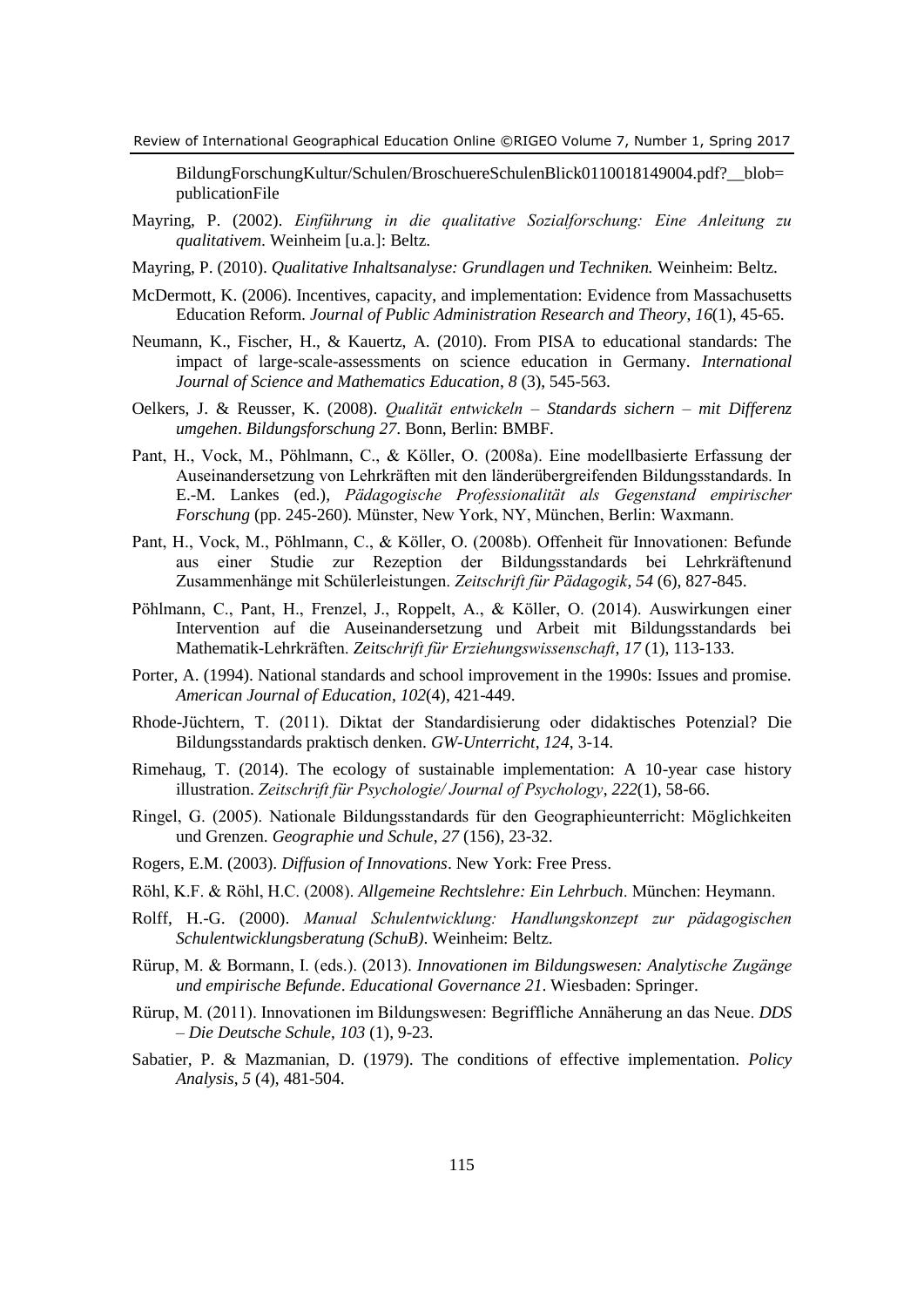*Schöps, A./ The Paper Implementation of the German Educational…*

- Sabatier, P. (1986). Top-down and bottom-up approaches to implementation research: A critical analysis and suggested synthesis. *Journal of Public Policy*, *6* (1), 21-48.
- Sachsenröder, T. (2011a). Das Konzept Lehrplanplus (Teil I): Grundlagen, Gestaltungsprinzipien und Umsetzung des neuen bayerischen Lehrplanmodells. *Schulverwaltung Bayern*, *34* (4), 98-100.
- Sachsenröder, T. (2011b). Das Konzept Lehrplanplus (Teil II): Grundlagen, Gestaltungsprinzipien und Umsetzung des neuen bayerischen Lehrplanmodells. *Schulverwaltung Bayern*, *34* (5), 130-133.
- Sashkin, M. & Egermeier, J. (1992). School change models and processes: A review of research and practice. *Annual Meeting of the American Educational Research Association,* San Francisco, USA.
- Schecker, H. & Parchmann, I. (2006). Modellierung naturwissenschaftlicher Kompetenz. *Zeitschrift für die Didaktik der Naturwissenschaften, 12*, 45-65.
- Schöps, A., Haußner, S., & Linden, F. van der (2014). Neue Aufgabenformate im LehrplanPLUS: Von der inhaltszentrierten über die kompetenzangereicherte zur kompetenzorientierten Aufgabe im neuen bayerischen Geographielehrplan. *Der Bayerische Schulgeograph, 76*, 6-15.
- Sekretariat der Ständigen Konferenz der Kultusminister der Länder in der Bundesrepublik Deutschland (KMK) (2005). *Bildungsstandards der Kultusministerkonferenz: Erläuterungen zur Konzeption und Entwicklung (Am 16.12.2004 von der Kultusministerkonferenz zustimmend zur Kenntnis genommen)*. *Veröffentlichungen der Kultusministerkonferenz*. München, Neuwied: Luchterhand.
- Sekretariat der Ständigen Konferenz der Kultusminister der Länder in der Bundesrepublik Deutschland (KMK) (2013). *Konzeption zur Implementation der Bildungsstandards für die Allgemeine Hochschulreif: (Beschluss der Kultusministerkonferenz vom 10.10.2013)*. Retrieved from http://www.kmk.org/fileadmin/veroeffentlichungen\_beschluesse/2013/ 2013-10-10\_Konzeption\_Implementation\_Bildungsstandards-AHR.pdf
- Sekretariat der Ständigen Konferenz der Kultusminister der Länder in der Bundesrepublik Deutschland (KMK) (2014). *Bericht über den Verfahrensstand bei der Implementation der Bildungsstandards für die Allgemeine Hochschulreife (Beschluss der Kultusministerkonferenz vom 06.11.2014)*. Retrieved from http://www.kmk.org/file admin/veroeffentlichungen\_beschluesse/2014/2014\_11\_06-Bericht-Implementation-Standards-AHR.pdf
- Sekretariat der Ständigen Konferenz der Kultusminister der Länder in der Bundesrepublik Deutschland (KMK) (ed.). (2015). *The education system in the Federal Republic of Germany 2013/2014: A description of the responsibilities, structures and developments in education policy for the exchange of information in Europe*. Bonn: KMK.
- Vandenberghe, R. (1987). The renewed primary school in Belgium: Institutionalization of a local innovation policy. In M.B. Miles, M. Eckholm, & R. Vandenberghe (eds.), *Lasting school improvement. Exploring the process of institutionalization* (pp. 47-67). Leuven: Acco.
- Weinert, F. (2002). *Leistungsmessungen in Schulen*. Weinheim: Beltz.
- Zeitler, S., Asbrand, B., & Heller, N. (2012). *Bildungsstandards in der Schule: Eine rekonstruktive Studie zur Implementation der Bildungsstandards*. Münster: Waxmann.